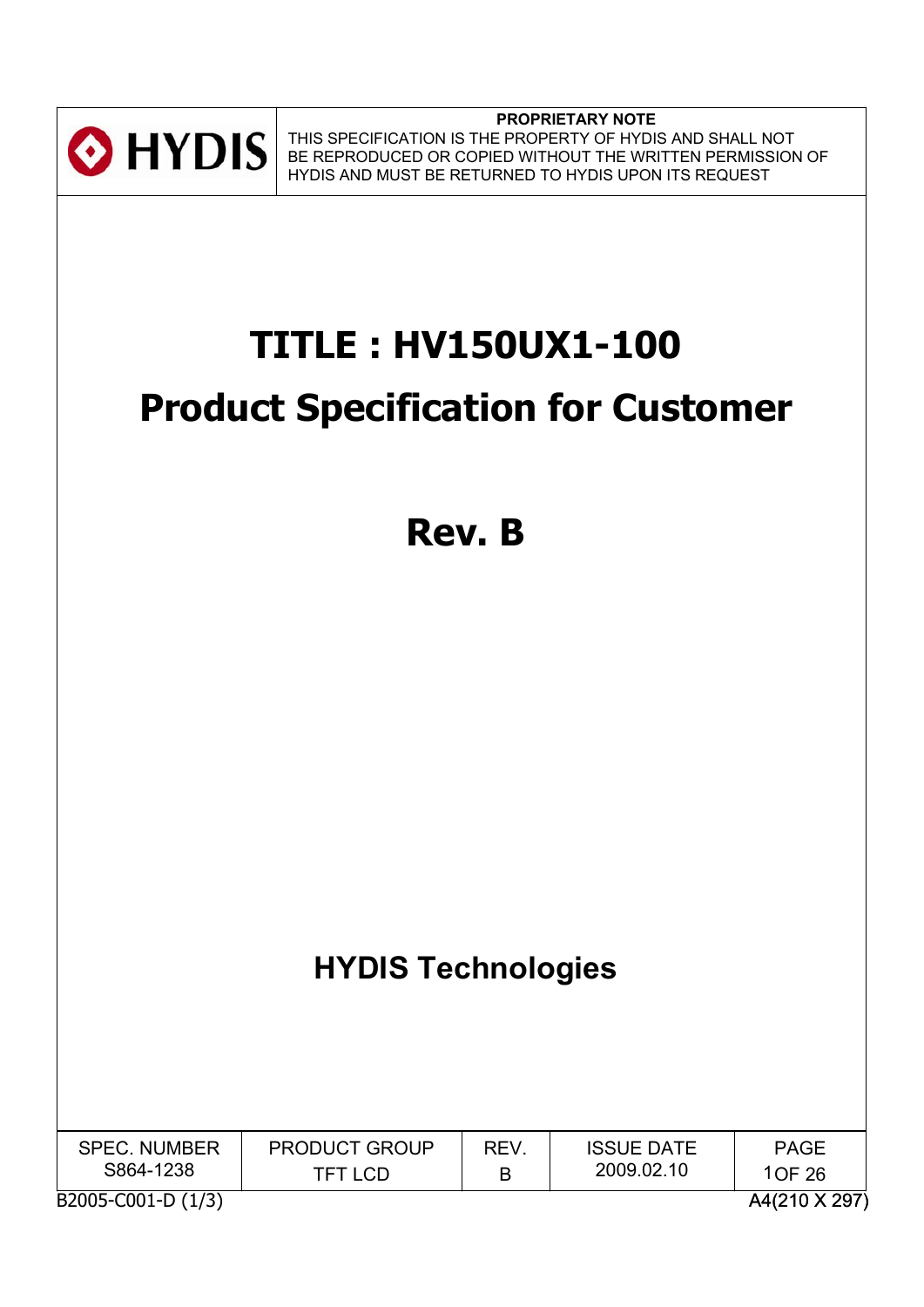| <b>O</b> HYDIS                                                                     |                     |  | <b>PRODUCT GROUP</b>                            | <b>REV</b> | <b>ISSUE DATE</b> |  |  |  |  |
|------------------------------------------------------------------------------------|---------------------|--|-------------------------------------------------|------------|-------------------|--|--|--|--|
|                                                                                    |                     |  | <b>TFT LCD PRODUCT</b>                          | B          | 2009.02.10        |  |  |  |  |
|                                                                                    |                     |  | <b>REVISION HISTORY</b>                         |            |                   |  |  |  |  |
| REV.<br>ECN NO.<br><b>DESCRIPTION OF CHANGES</b><br><b>PREPARED</b><br><b>DATE</b> |                     |  |                                                 |            |                   |  |  |  |  |
| $\circ$                                                                            |                     |  | Initial release                                 | 05.08.22   | S.H.YUN           |  |  |  |  |
| A                                                                                  | E0604-F026          |  | Packing Change 3pcs/Box->4pcs/Box               | 06.05.04   | <b>H.R.PARK</b>   |  |  |  |  |
| B                                                                                  | E0902-F003          |  | CI Logo Change (HYDIS)                          | 09.02.06   | S.T. KO           |  |  |  |  |
|                                                                                    |                     |  |                                                 |            |                   |  |  |  |  |
|                                                                                    |                     |  |                                                 |            |                   |  |  |  |  |
|                                                                                    |                     |  |                                                 |            |                   |  |  |  |  |
|                                                                                    |                     |  |                                                 |            |                   |  |  |  |  |
|                                                                                    |                     |  |                                                 |            |                   |  |  |  |  |
|                                                                                    |                     |  |                                                 |            |                   |  |  |  |  |
|                                                                                    |                     |  |                                                 |            |                   |  |  |  |  |
|                                                                                    |                     |  |                                                 |            |                   |  |  |  |  |
|                                                                                    |                     |  |                                                 |            |                   |  |  |  |  |
|                                                                                    |                     |  |                                                 |            |                   |  |  |  |  |
|                                                                                    |                     |  |                                                 |            |                   |  |  |  |  |
|                                                                                    |                     |  |                                                 |            |                   |  |  |  |  |
|                                                                                    |                     |  |                                                 |            |                   |  |  |  |  |
|                                                                                    |                     |  |                                                 |            |                   |  |  |  |  |
|                                                                                    |                     |  |                                                 |            |                   |  |  |  |  |
|                                                                                    |                     |  |                                                 |            |                   |  |  |  |  |
|                                                                                    |                     |  |                                                 |            |                   |  |  |  |  |
|                                                                                    |                     |  |                                                 |            |                   |  |  |  |  |
|                                                                                    |                     |  |                                                 |            |                   |  |  |  |  |
|                                                                                    |                     |  |                                                 |            |                   |  |  |  |  |
|                                                                                    | <b>SPEC. NUMBER</b> |  | <b>SPEC TITLE</b>                               |            | <b>PAGE</b>       |  |  |  |  |
|                                                                                    | S864-1238           |  | HV150UX1-100 Product Specification for Customer |            | 2 OF 26           |  |  |  |  |
|                                                                                    | B2005-C001-D (2/3)  |  |                                                 |            | A4(210 X 297)     |  |  |  |  |

 $\overline{1}$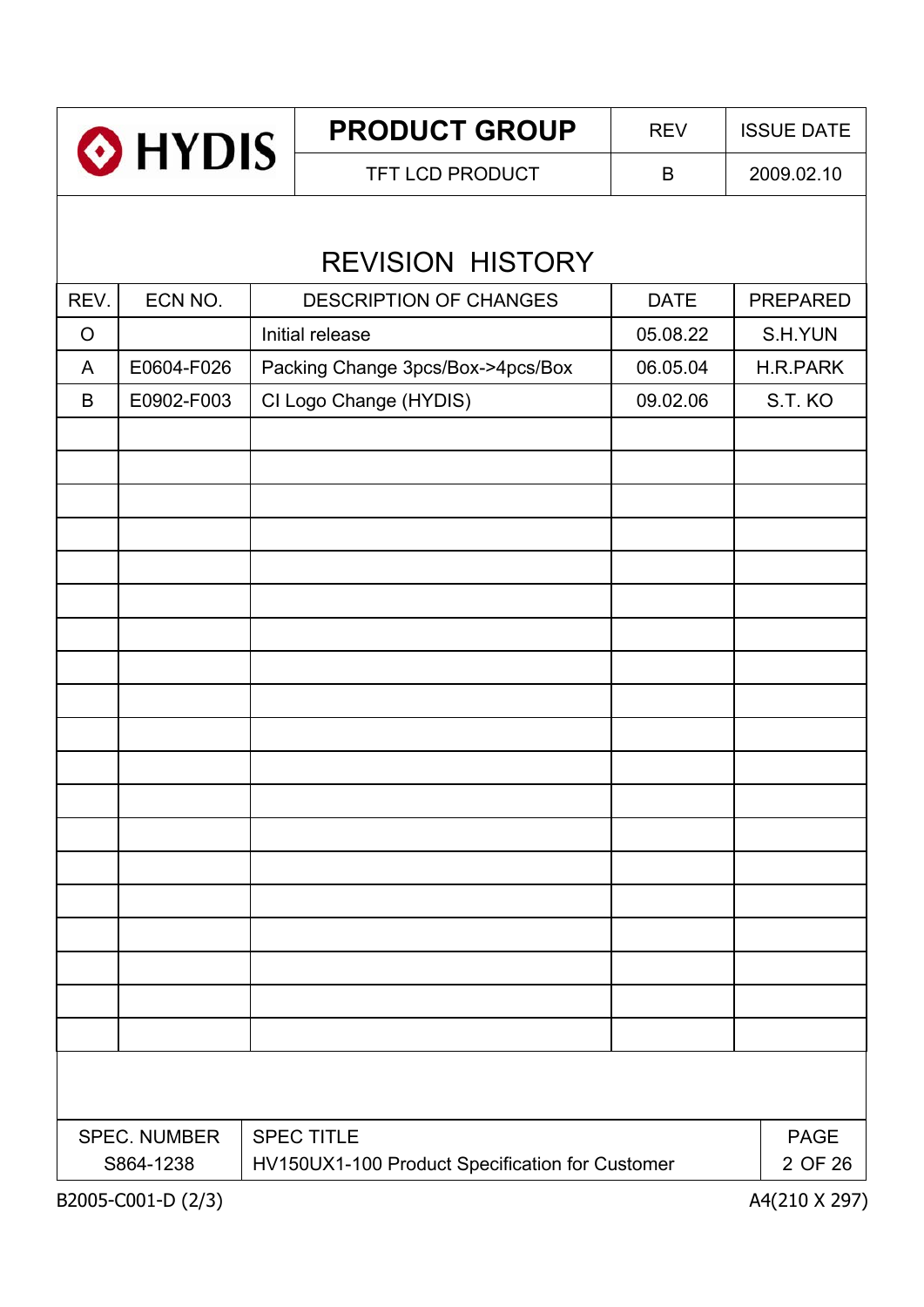| HYDIS <sup>®</sup>                    |  | <b>PRODUCT GROUP</b>   | <b>REV</b> | <b>ISSUE DATE</b> |  |  |  |  |
|---------------------------------------|--|------------------------|------------|-------------------|--|--|--|--|
|                                       |  | <b>TFT LCD PRODUCT</b> | B          | 2009.02.10        |  |  |  |  |
| <b>Contents</b>                       |  |                        |            |                   |  |  |  |  |
| <b>No</b><br>Item                     |  |                        |            | Page              |  |  |  |  |
| 1 <sub>0</sub><br>Conoral Docorintian |  |                        |            |                   |  |  |  |  |

| 1.0  | <b>General Description</b>                           | 4              |
|------|------------------------------------------------------|----------------|
| 2.0  | Absolute Maximum ratings                             | 6              |
| 3.0  | Electrical specifications.                           | $\overline{7}$ |
| 4.0  | Optical specifications.                              | 9              |
| 5.0  | Interface Connection                                 | 14             |
| 6.0  | <b>Signal Timing Specification</b>                   | 17             |
| 7.0  | <b>Signal Timing waveforms</b>                       | 17             |
| 8.0  | Input Signals, Display Colors & Gray Scale of Colors | 19             |
| 9.0  | <b>Power Sequence</b>                                | 20             |
| 10.0 | <b>Mechanical Characteristics</b>                    | 21             |
| 11.0 | <b>Reliability Test</b>                              | 22             |
| 12.0 | Handling & Cautions.                                 | 22             |
| 13.0 | Label                                                | 23             |
| 14.0 | Packing information                                  | 24             |
|      | Outline drawing (Front and Rear)                     | 25             |

| <b>SPEC. NUMBER</b> | l SPEC TITLE                                    | <b>PAGE</b> |
|---------------------|-------------------------------------------------|-------------|
| S864-1238           | HV150UX1-100 Product Specification for Customer | 3 OF 26     |
|                     |                                                 |             |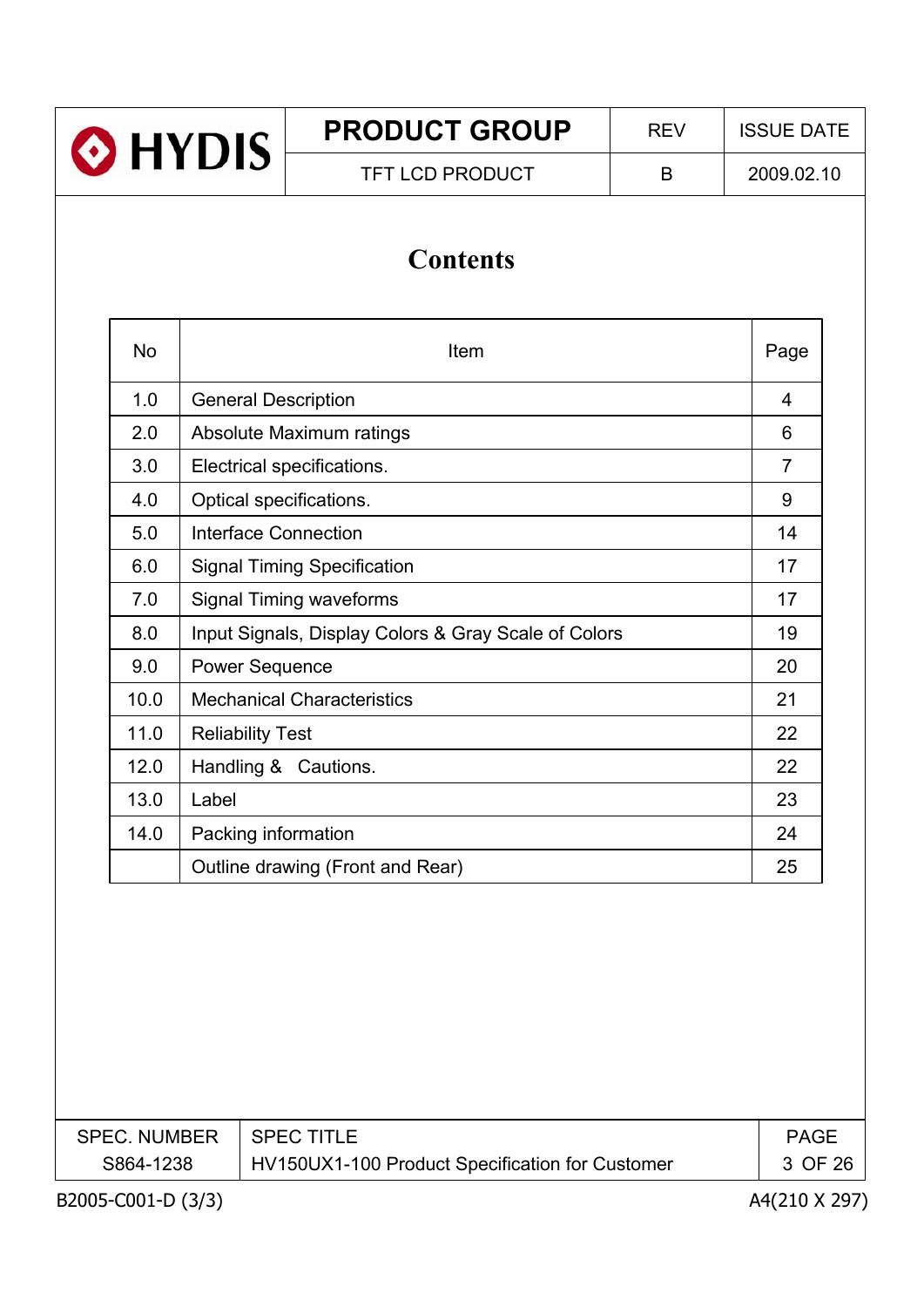| <b>O</b> HYDIS | <b>PRODUCT GROUP</b>   | RFV | <b>ISSUE DATE</b> |
|----------------|------------------------|-----|-------------------|
|                | <b>TFT LCD PRODUCT</b> |     | 2009.02.10        |

# **1.0 GENERAL DESCRIPTION**

#### **1.1 Introduction**

HV150UX1-100 is a color active matrix TFT LCD module using amorphous silicon TFT's (Thin Film Transistors) as an active switching devices. This module has a 15.0 inch diagonally measured active area with UXGA resolutions (1600 horizontal by 1200 vertical pixel array). Each pixel is divided into RED, GREEN, BLUE dots which are arranged in vertical Stripe and this module can display 262,144 colors. The TFT-LCD panel used for this module is a low reflection and higher color type. Therefore, this module is suitable for Notebook PC. The DC/AC inverter for back-light driving is not built in this model.

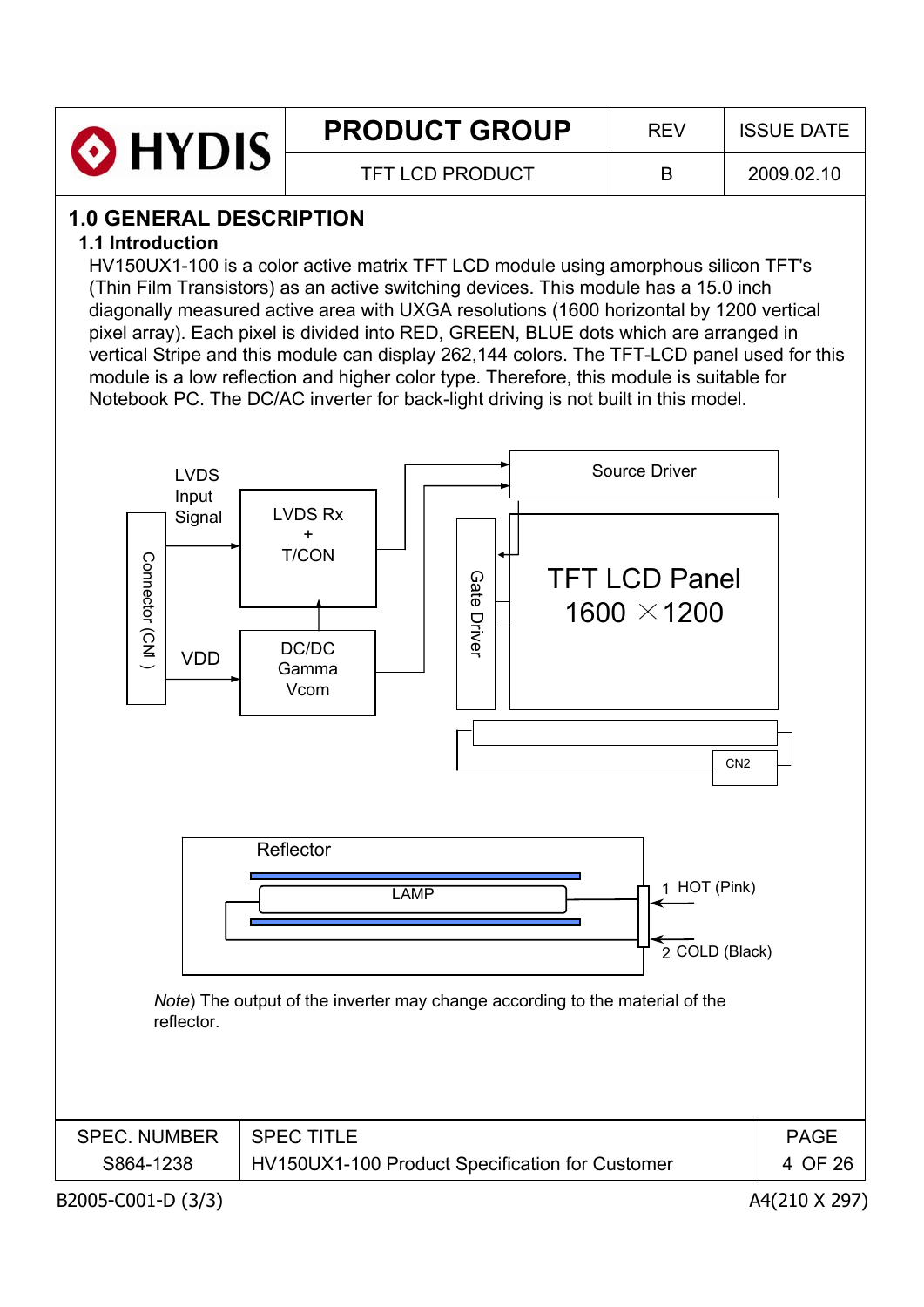| <b>O</b> HYDIS                                                                                                                          | <b>PRODUCT GROUP</b>   | <b>REV</b> | <b>ISSUE DATE</b> |
|-----------------------------------------------------------------------------------------------------------------------------------------|------------------------|------------|-------------------|
|                                                                                                                                         | <b>TFT LCD PRODUCT</b> | B          | 2009.02.10        |
| <b>1.2 Features</b><br>$\bullet$ 15.0 UXGA FFS<br>• Thin and light weight<br>$\bullet$ 3.3 V power supply<br>• 2 Channel LVDS Interface |                        |            |                   |

- Single CCFL (Bottom side/Horizontal Direction)
- $\bullet$  262,144 colors
- Data enable signal mode
- Side Mounting Frame
- Green Product (RoHS)
- On Board EDID chip
- $\bullet$  High contrast ratio

## **1.3 General Specification**

The followings are general specifications at the model HV150UX1-100. (listed in Table 1.)

| <b>Parameter</b>    | <b>Specification</b>                                                | <b>Unit</b> | <b>Remarks</b> |
|---------------------|---------------------------------------------------------------------|-------------|----------------|
| Active area         | 304.5 (H) $\times$ 228.4 (V) (15.0" diagonal)                       | mm          |                |
| Number of pixels    | $1600(H) \times 1200(V)$                                            | pixels      |                |
| Pixel pitch         | $0.1905(H) \times 0.1905(V)$                                        | mm          |                |
| Pixel arrangement   | <b>RGB Vertical stripe</b>                                          |             |                |
| Display colors      | 262,144                                                             | colors      |                |
| Display mode        | <b>Normally Black</b>                                               |             |                |
| Dimensional outline | $317.3 \pm 0.5$ (H) $\times$ 242.0 $\pm$ 0.5(V) $\times$ 6.5(D:max) | mm          |                |
| Weight              | 540 g (typ.)                                                        | g           |                |
| Surface treatment   | AG(H45%)/AR/2H                                                      |             |                |
| Back-light          | Bottom edge side, 1-CCFL type                                       |             | Note 1         |
| Power consumption   | $P_{D}$ : 2.0                                                       | W           |                |
|                     | $P_{BL}$ : 4.1                                                      | W           |                |
|                     | $P_{total}$ : 6.1                                                   | W           |                |
|                     | Note 1: CCFL (Cold Cathode Fluorescent Lamp)                        |             |                |
| <b>SPEC. NUMBER</b> | <b>SPEC TITLE</b>                                                   |             | <b>PAGE</b>    |

S864-1238 | HV150UX1-100 Product Specification for Customer | 5

<Table 1. General Specifications>

B2005-C001-D (3/3) A4(210 X 297)

OF 26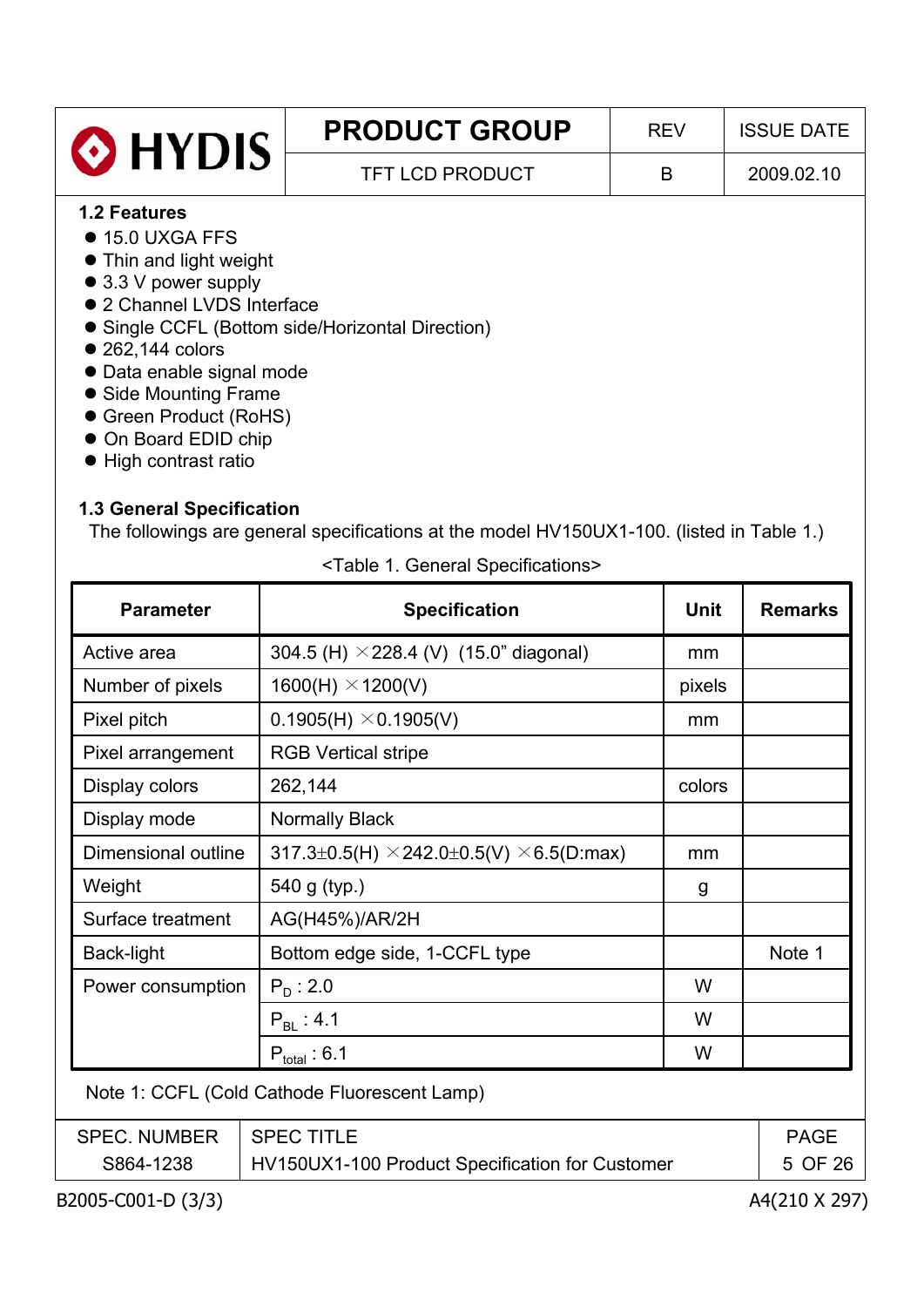| <b>O</b> HYDIS | <b>PRODUCT GROUP</b>   | <b>RFV</b> | <b>ISSUE DATE</b> |
|----------------|------------------------|------------|-------------------|
|                | <b>TFT LCD PRODUCT</b> |            | 2009.02.10        |

# **2.0 ABSOLUTE MAXIMUM RATINGS**

The followings are maximum values which, if exceed, may cause faulty operation or damage to the unit. The operational and non-operational maximum voltage and current values are listed in Table 2.

|                                                                                                                                                                                                                                                                                                                                                                                                                                                                                                                                                                                                                                                              | $Ta = 25 + (-2^{\circ}C)$              |        |               |               |                |  |  |  |
|--------------------------------------------------------------------------------------------------------------------------------------------------------------------------------------------------------------------------------------------------------------------------------------------------------------------------------------------------------------------------------------------------------------------------------------------------------------------------------------------------------------------------------------------------------------------------------------------------------------------------------------------------------------|----------------------------------------|--------|---------------|---------------|----------------|--|--|--|
| <b>Parameter</b>                                                                                                                                                                                                                                                                                                                                                                                                                                                                                                                                                                                                                                             | <b>Symbol</b>                          | Min.   | Max.          | Unit          | <b>Remarks</b> |  |  |  |
| <b>Power Supply Voltage</b>                                                                                                                                                                                                                                                                                                                                                                                                                                                                                                                                                                                                                                  | $\rm V_{DD}$                           | $-0.3$ | 4.0           | V             |                |  |  |  |
| Logic Supply Voltage                                                                                                                                                                                                                                                                                                                                                                                                                                                                                                                                                                                                                                         | $V_{\underline{\text{IN}}}$            | $-0.3$ | $V_{DD}$ +0.3 | $\vee$        |                |  |  |  |
| Lamp Current                                                                                                                                                                                                                                                                                                                                                                                                                                                                                                                                                                                                                                                 | I <sup>r</sup>                         | 3.0    | 7.0           | mArms         | (1)            |  |  |  |
| Lamp frequency                                                                                                                                                                                                                                                                                                                                                                                                                                                                                                                                                                                                                                               | $F_L$                                  | 45     | 80            | kHz           | (1)            |  |  |  |
| <b>Operating Temperature</b>                                                                                                                                                                                                                                                                                                                                                                                                                                                                                                                                                                                                                                 | $\mathsf{T}_{\mathsf{OP}}$             | 0      | $+50$         | $\mathcal{C}$ | (2)            |  |  |  |
| <b>Storage Temperature</b>                                                                                                                                                                                                                                                                                                                                                                                                                                                                                                                                                                                                                                   | $\mathsf{T}_{\underline{\mathsf{SP}}}$ | $-20$  | $+70$         | $\mathcal{C}$ | (2)            |  |  |  |
| (1) Permanent damage to the device may occur if maximum values are exceeded<br>Note<br>Functional operation should be restricted to the condition described under normal<br>operating conditions.<br>Note (2) Temperature and relative humidity range are shown in the figure below.<br>95 % RH Max. (40 $^{\circ}$ C $\geq$ Ta)<br>Maximum wet - bulb temperature at 39 $\mathrm{^{\circ}C}$ or less. (Ta > 40 $\mathrm{^{\circ}C}$ ) No condensation.<br><b>Relative Humidity (%RH)</b><br>100<br>95<br>80<br>60<br><b>Operating Range</b><br>40<br>20<br><b>Storage Range</b><br>20<br>40<br>60<br>-40<br>-20<br>80<br>0<br>Temperature ( <sup>O</sup> C) |                                        |        |               |               |                |  |  |  |
| <b>SPEC. NUMBER</b>                                                                                                                                                                                                                                                                                                                                                                                                                                                                                                                                                                                                                                          | <b>SPEC TITLE</b>                      |        |               |               | <b>PAGE</b>    |  |  |  |
| S864-1238<br>HV150UX1-100 Product Specification for Customer<br>6 OF 26                                                                                                                                                                                                                                                                                                                                                                                                                                                                                                                                                                                      |                                        |        |               |               |                |  |  |  |

B2005-C001-D (3/3) A4(210 X 297)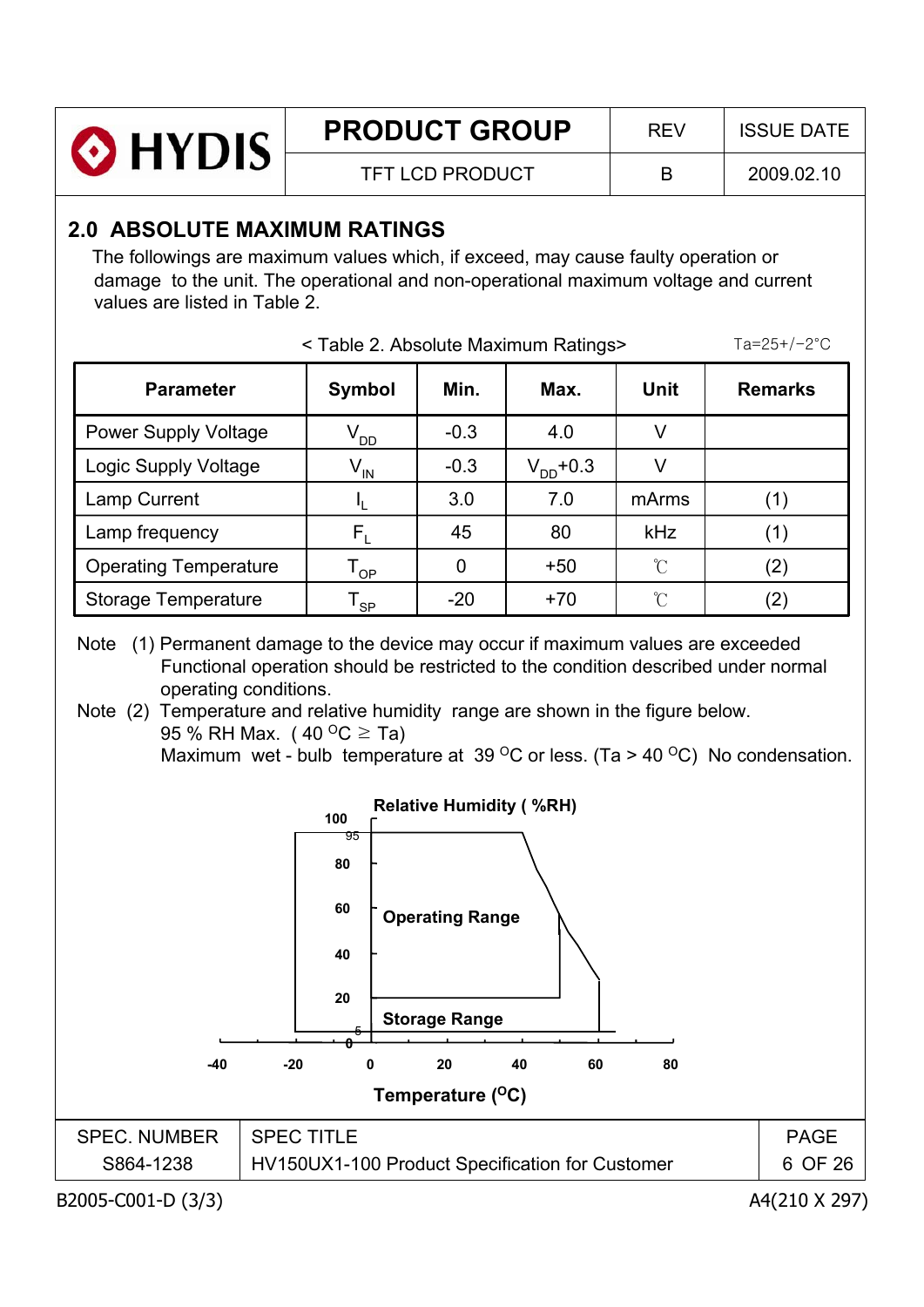| <b>PRODUCT GROUP</b><br>O HYDIS<br><b>TFT LCD PRODUCT</b>                                                              |                                                                                                                                    |  |                              |        |        |      | <b>REV</b>     |                                         | <b>ISSUE DATE</b>                          |  |
|------------------------------------------------------------------------------------------------------------------------|------------------------------------------------------------------------------------------------------------------------------------|--|------------------------------|--------|--------|------|----------------|-----------------------------------------|--------------------------------------------|--|
|                                                                                                                        |                                                                                                                                    |  |                              |        |        |      | B              |                                         | 2009.02.10                                 |  |
| <b>3.0 ELECTRICAL SPECIFICATIONS</b><br><b>3.1 Electrical Specifications</b><br>< Table 3. Electrical specifications > |                                                                                                                                    |  |                              |        |        |      |                |                                         |                                            |  |
|                                                                                                                        | <b>Parameter</b>                                                                                                                   |  |                              | Min.   | Typ.   | Max. | <b>Unit</b>    | <b>Remarks</b>                          |                                            |  |
|                                                                                                                        | <b>Power Supply Voltage</b>                                                                                                        |  | $\rm V_{\rm \underline{OD}}$ | 3.0    | 3.3    | 3.6  | V              | Note1                                   |                                            |  |
|                                                                                                                        | Permissible Input Ripple<br>Voltage                                                                                                |  | $\mathsf{V}_{\mathsf{RF}}$   |        |        | 100  | mV             |                                         | At $V_{DD} = 3.3V$                         |  |
|                                                                                                                        | <b>Power Supply Current</b>                                                                                                        |  | l <sub>DD</sub>              |        | 610    | Ξ.   | m <sub>A</sub> | Note1                                   |                                            |  |
|                                                                                                                        | <b>High Level Differential Input</b><br><b>Signal Voltage</b>                                                                      |  | $\mathsf{V}_{\mathsf{H}}$    |        |        | 100  | mV             |                                         |                                            |  |
|                                                                                                                        | Low Level Differential Input<br>$V_{IL}$<br><b>Signal Voltage</b>                                                                  |  |                              |        |        | 100  | mV             |                                         |                                            |  |
|                                                                                                                        | <b>Back-light Lamp Voltage</b><br>$V_{BL}$                                                                                         |  |                              | 600    | 630    | 770  | $V_{\rm rms}$  | Note <sub>2</sub>                       |                                            |  |
|                                                                                                                        | <b>Back-light Lamp Current</b>                                                                                                     |  | l <sub>bl.</sub>             | 3.0    | 6.5    | 7.0  | mA             |                                         |                                            |  |
|                                                                                                                        | <b>Back-light Lamp operating</b><br>$\mathsf{F}_{\mathsf{L}}$<br>Frequency                                                         |  |                              | 45     | 60     | 80   | <b>KHz</b>     | One Lamp,<br>Note <sub>3</sub>          |                                            |  |
|                                                                                                                        |                                                                                                                                    |  |                              | 1,180  | 940    |      | $V_{rms}$      | Note 4                                  | At Ta = $25^{\circ}$ C                     |  |
|                                                                                                                        | Lamp Start Voltage                                                                                                                 |  |                              | 1,420  | 1,180  |      | <b>Vrms</b>    | Note 4                                  | At Ta = $0^{\circ}$ C                      |  |
|                                                                                                                        | Lamp Life                                                                                                                          |  |                              | 12,000 | 15,000 |      | <b>Hrs</b>     |                                         | At $I_{\text{BI}}$ = 6.5 mA,<br>Max. Note5 |  |
|                                                                                                                        |                                                                                                                                    |  | $P_D$                        |        | 2.0    |      | W              | Note1                                   |                                            |  |
|                                                                                                                        | <b>Power Consumption</b>                                                                                                           |  | $P_{BL}$                     |        | 4.1    | 4.5  | W              | Note <sub>6</sub> ,<br>$I_{BL} = 6.5mA$ |                                            |  |
| $P_{\underline{\text{total}}}$                                                                                         |                                                                                                                                    |  |                              |        | 6.1    |      | W              |                                         |                                            |  |
|                                                                                                                        |                                                                                                                                    |  |                              |        |        |      |                |                                         |                                            |  |
|                                                                                                                        | <b>SPEC TITLE</b><br><b>SPEC. NUMBER</b><br><b>PAGE</b><br>HV150UX1-100 Product Specification for Customer<br>7 OF 26<br>S864-1238 |  |                              |        |        |      |                |                                         |                                            |  |
|                                                                                                                        | B2005-C001-D (3/3)                                                                                                                 |  |                              |        |        |      |                |                                         | A4(210 X 297)                              |  |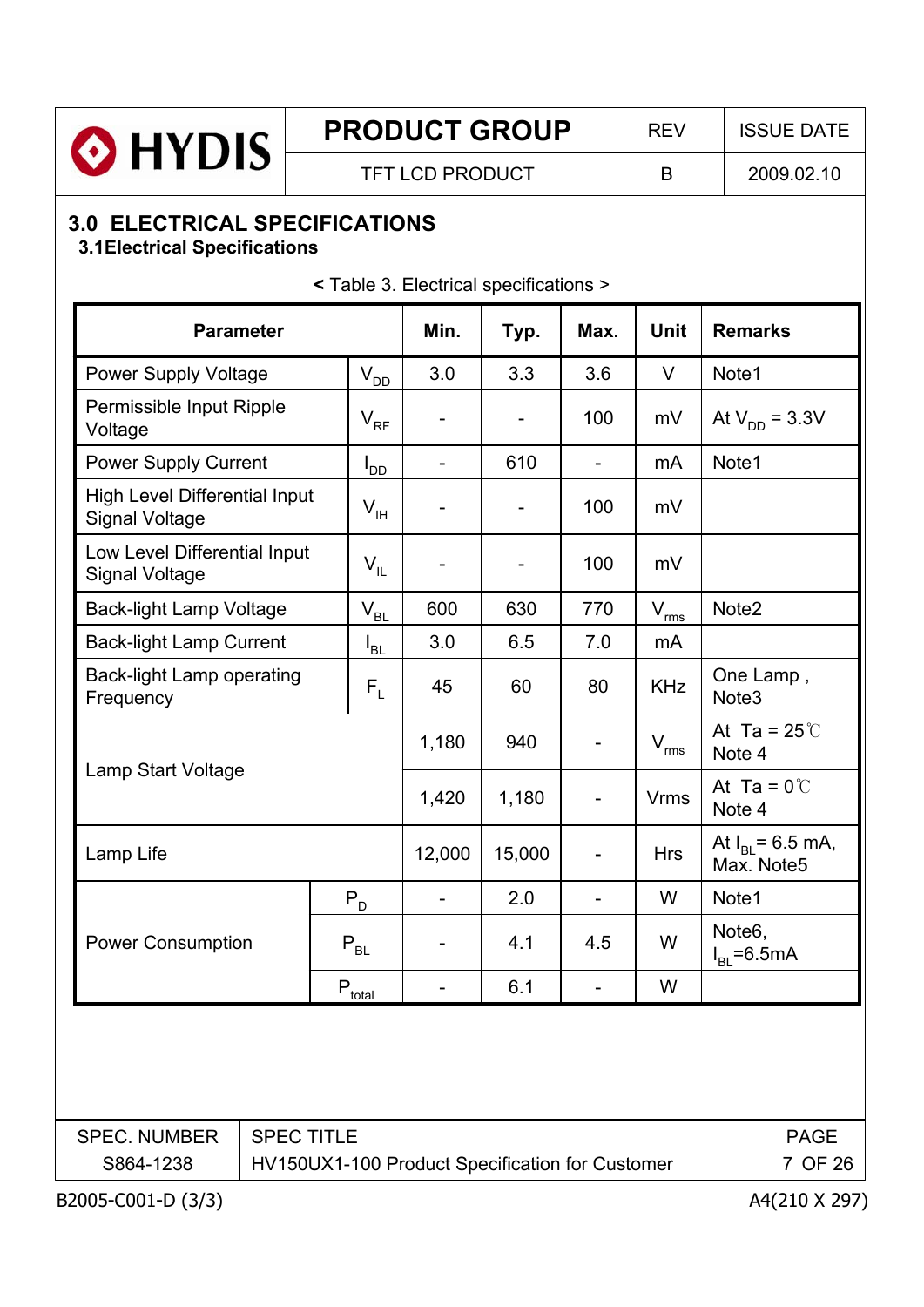|                                                                                                                                                                                                                                                                                                                                                                                                                                                                                                                                                                                                                                                                                                                                                                                                                                                                                                                                                                                                                                                                                                                                                                                                                                                                                                                                                                                               |               | <b>PRODUCT GROUP</b>   | <b>REV</b> | <b>ISSUE DATE</b> |  |  |  |
|-----------------------------------------------------------------------------------------------------------------------------------------------------------------------------------------------------------------------------------------------------------------------------------------------------------------------------------------------------------------------------------------------------------------------------------------------------------------------------------------------------------------------------------------------------------------------------------------------------------------------------------------------------------------------------------------------------------------------------------------------------------------------------------------------------------------------------------------------------------------------------------------------------------------------------------------------------------------------------------------------------------------------------------------------------------------------------------------------------------------------------------------------------------------------------------------------------------------------------------------------------------------------------------------------------------------------------------------------------------------------------------------------|---------------|------------------------|------------|-------------------|--|--|--|
|                                                                                                                                                                                                                                                                                                                                                                                                                                                                                                                                                                                                                                                                                                                                                                                                                                                                                                                                                                                                                                                                                                                                                                                                                                                                                                                                                                                               |               | <b>TFT LCD PRODUCT</b> | B          | 2009.02.10        |  |  |  |
| O HYDIS<br>Notes : 1. The supply voltage is measured and specified at the interface connector of LCM.<br>The current draw and power consumption specified is for 3.3V at $25^{\circ}$ .<br>a) Typ: Window XP pattern<br>b) Max: Vertical sub line pattern (L255)<br>2. Reference value, which is measured with Samsung Electric SIC-180 Inverter.<br>(VBL Min is value at IBL Min and VBL Max is value at IBL Max)<br>3. The lamp frequency should be selected as different as possible from the horizontal<br>synchronous frequency and its harmonics to avoid interference which may<br>cause line flow on the display.<br>4. For starting the backlight unit, the output voltage of DC/AC's transformer should<br>be larger than the minimum lamp starting voltage.<br>$(1,180$ Vrms at 25 °C & 1,420 Vrms at 0 °C)<br>If an inverter has shutdown function it should keep its output for more than<br>1 second even if the lamp connector open. Otherwise the lamps may not to be<br>turned on.<br>5. End of Life shall be determined by the time when any of the following is satisfied<br>under continuous lighting at $25^{\circ}$ and IBL = 6.5[mA] Max Only.<br>• Intensity drops to 50% of the Initial Value.<br>6. Calculated value for reference (VBL $\times$ IBL)<br><b>SPEC TITLE</b><br><b>SPEC. NUMBER</b><br><b>PAGE</b><br>HV150UX1-100 Product Specification for Customer |               |                        |            |                   |  |  |  |
| S864-1238                                                                                                                                                                                                                                                                                                                                                                                                                                                                                                                                                                                                                                                                                                                                                                                                                                                                                                                                                                                                                                                                                                                                                                                                                                                                                                                                                                                     |               |                        |            | 8 OF 26           |  |  |  |
| B2005-C001-D (3/3)                                                                                                                                                                                                                                                                                                                                                                                                                                                                                                                                                                                                                                                                                                                                                                                                                                                                                                                                                                                                                                                                                                                                                                                                                                                                                                                                                                            | A4(210 X 297) |                        |            |                   |  |  |  |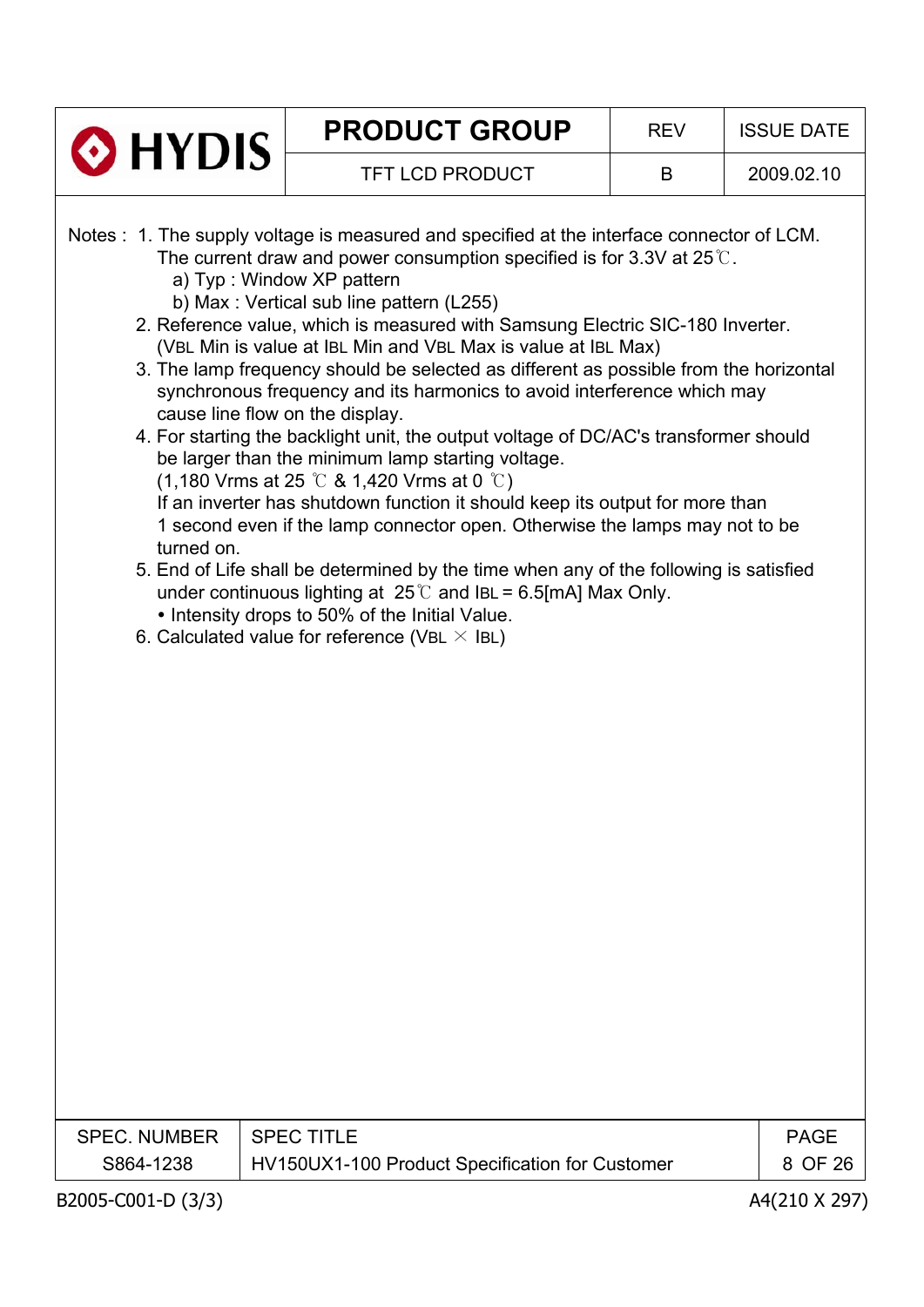

# **PRODUCT GROUP** REV ISSUE DATE

TFT LCD PRODUCT B 2009.02.10

# **4.0 OPTICAL SPECIFICATION**

## **4.1 Overview**

The test of Optical specifications shall be measured in a dark room (ambient luminance  $\leq 1$ lux and temperature =  $25\pm2$ °C) with the equipment of Luminance meter system (Goniometer system and TOPCONE BM-5) and test unit shall be located at an approximate distance 50cm from the LCD surface at a viewing angle of  $\Theta$  and  $\Phi$  equal to 0°. We refer to  $\Theta \varnothing$ =0  $(= \theta 3)$  as the 3 o'clock direction (the "right"),  $\theta \emptyset = 90$  (=  $\theta$ 12) as the 12 o'clock direction ("upward"),  $\Theta \emptyset$ =180 (=  $\Theta$ 9) as the 9 o'clock direction ("left") and  $\Theta \emptyset$ =270(=  $\Theta$ 6) as the 6 o'clock direction ("bottom"). While scanning  $\Theta$  and/or  $\varnothing$ , the center of the measuring spot on the Display surface shall stay fixed. The backlight should be operating for 30 minutes prior to measurement... VDD shall be  $3.3+/$ - 0.3V at  $25°C$ . Optimum viewing angle direction is 6 'clock.

# **4.2 Optical Specifications**

<Table 4. Optical Specifications>

| <b>Parameter</b>                 |                           | Symbol                 | <b>Condition</b>                                | Min.                     | <b>Тур.</b> | Max.                     | Unit              | Remark      |
|----------------------------------|---------------------------|------------------------|-------------------------------------------------|--------------------------|-------------|--------------------------|-------------------|-------------|
|                                  | Horizontal                | $\Theta_{\mathbf{a}}$  |                                                 |                          | 85          |                          | Deg.              |             |
| <b>Viewing Angle</b>             |                           | $\Theta_{\mathbf{q}}$  | CR > 10                                         | $\overline{\phantom{0}}$ | 85          | $\overline{\phantom{a}}$ | Deg.              | Note 1      |
| range                            | Vertical                  | $\ominus_{12}$         |                                                 | $\overline{\phantom{0}}$ | 85          | $\overline{\phantom{a}}$ | Deg.              |             |
|                                  |                           | $\Theta_{\mathbf{a}}$  |                                                 | $\overline{\phantom{0}}$ | 85          | $\overline{\phantom{a}}$ | Deg.              |             |
| Luminance Contrast ratio         |                           | <b>CR</b>              | $\Theta = 0^{\circ}$                            |                          | 500:1       |                          |                   | Note 2      |
| Center<br>Luminance of<br>White  | 1 Point                   | $Y_w$                  | $\Theta = 0^{\circ}$                            | 170                      | 200         |                          | cd/m <sup>2</sup> |             |
| White<br>Luminance<br>uniformity | 5 Points                  | $\Delta$ Y5            | $IBL = 6.5mA$                                   | 80                       | 85          |                          | $\%$              |             |
|                                  | <b>White Chromaticity</b> |                        |                                                 | 0.273                    | 0.303       | 0.333                    |                   |             |
|                                  |                           | $W_{x}$<br>$W_{\rm v}$ |                                                 | 0.299                    | 0.329       | 0.359                    |                   |             |
|                                  |                           | $R_{x}$                |                                                 | 0.544                    | 0.574       | 0.604                    |                   |             |
|                                  | Red                       | $R_{v}$                |                                                 | 0.306                    | 0.336       | 0.366                    |                   |             |
| Reproduction                     |                           | $G_{x}$                | $\Theta = 0^{\circ}$                            | 0.268                    | 0.298       | 0.328                    |                   | Note 3      |
| of color                         | Green                     | $G_{\rm v}$            |                                                 | 0.523                    | 0.553       | 0.583                    |                   |             |
|                                  |                           | $B_{x}$                |                                                 | 0.119                    | 0.149       | 0.179                    |                   |             |
|                                  | <b>Blue</b>               | $B_{\rm v}$            |                                                 | 0.109                    | 0.139       | 0.169                    |                   |             |
| Response                         | <b>Rise</b>               | $T_r$                  | Ta= $25^\circ$ C                                |                          | 30          |                          |                   |             |
| Time                             | Decay                     | $T_{d}$                | $\Theta = 0^{\circ}$                            | $\blacksquare$           | 30          |                          | ms                |             |
| <b>Cross Talk</b>                |                           | <b>CT</b>              | $\Theta = 0^{\circ}$                            |                          |             | 2.0                      | $\%$              |             |
|                                  |                           |                        |                                                 |                          |             |                          |                   |             |
| <b>SPEC. NUMBER</b>              |                           | <b>SPEC TITLE</b>      |                                                 |                          |             |                          |                   | <b>PAGE</b> |
| S864-1238                        |                           |                        | HV150UX1-100 Product Specification for Customer |                          |             |                          |                   | 9 OF 26     |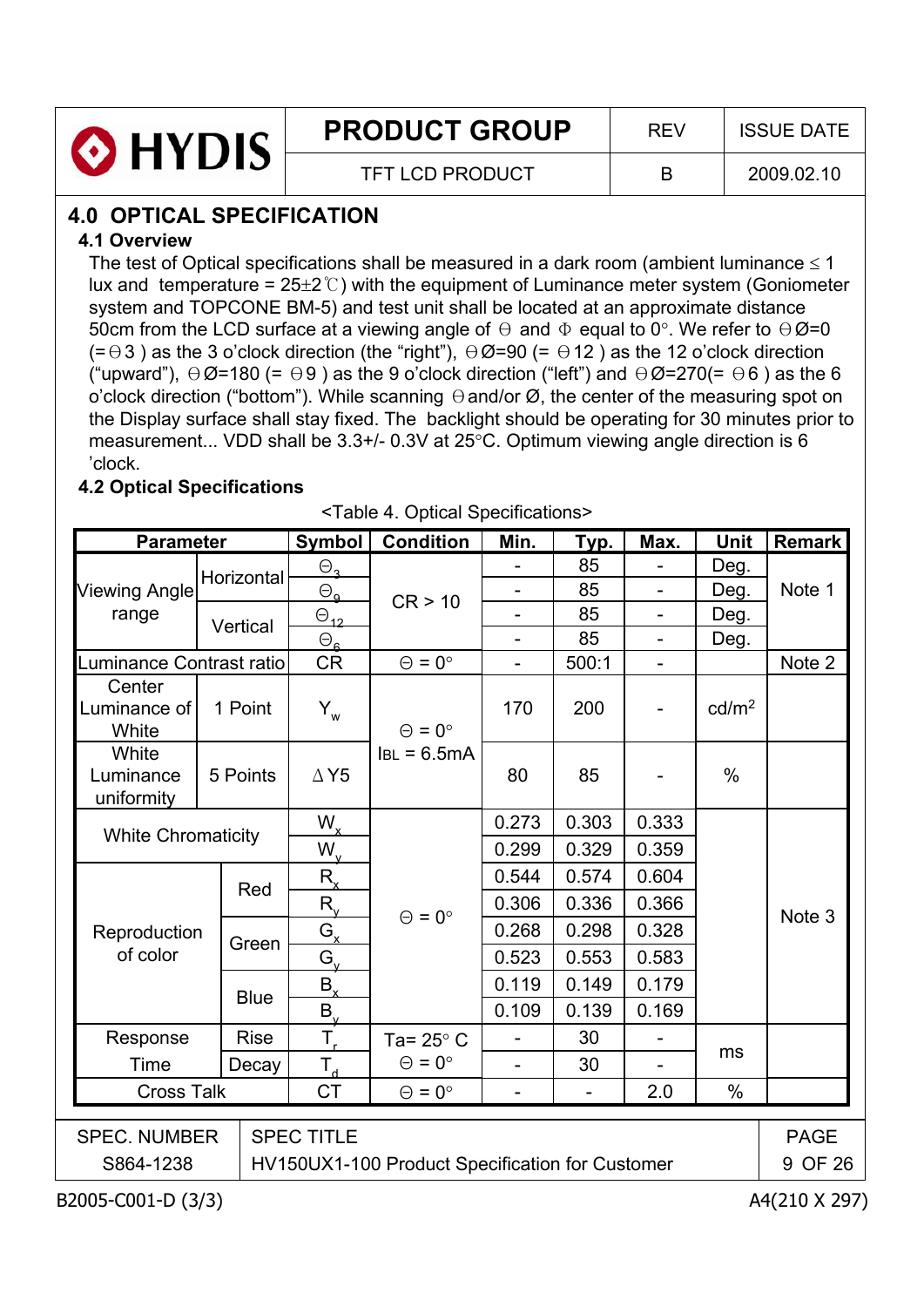|                                  | <b>PRODUCT GROUP</b>                                                                                                                                                                                                                                                                                                                                                                                                                                                                                                                                                                                                                                                                                                                                                                                                                                                                                                                                                                                        | <b>REV</b> | <b>ISSUE DATE</b>       |
|----------------------------------|-------------------------------------------------------------------------------------------------------------------------------------------------------------------------------------------------------------------------------------------------------------------------------------------------------------------------------------------------------------------------------------------------------------------------------------------------------------------------------------------------------------------------------------------------------------------------------------------------------------------------------------------------------------------------------------------------------------------------------------------------------------------------------------------------------------------------------------------------------------------------------------------------------------------------------------------------------------------------------------------------------------|------------|-------------------------|
| $\odot$ HYDIS                    | <b>TFT LCD PRODUCT</b>                                                                                                                                                                                                                                                                                                                                                                                                                                                                                                                                                                                                                                                                                                                                                                                                                                                                                                                                                                                      | B          | 2009.02.10              |
|                                  | Notes : 1. Viewing angle is the angle at which the contrast ratio is greater than 10. The<br>viewing angles are determined for the horizontal or 3, 9 o'clock direction and the<br>vertical or 6, 12 o'clock direction with respect to the optical axis which is normal<br>to the LCD surface (see FIGURE1 shown in Appendix).<br>2. Contrast measurements shall be made at viewing angle of $\Theta = 0$ and at the center<br>of the LCD surface. Luminance shall be measured with all pixels in the view field<br>set first to white, then to the dark (black) state.<br>(see FIGURE1 shown in Appendix) Luminance Contrast Ratio (CR) is defined<br>mathematically as CR = Luminance when displaying a white raster / Luminance<br>when displaying a black raster.<br>3. The color chromaticity coordinates specified in Table 4. shall be calculated from<br>the spectral data measured with all pixels first in red, green, blue, and white.<br>Measurements shall be made at the center of the panel. |            |                         |
| <b>SPEC. NUMBER</b><br>S864-1238 | <b>SPEC TITLE</b><br>HV150UX1-100 Product Specification for Customer                                                                                                                                                                                                                                                                                                                                                                                                                                                                                                                                                                                                                                                                                                                                                                                                                                                                                                                                        |            | <b>PAGE</b><br>10 OF 26 |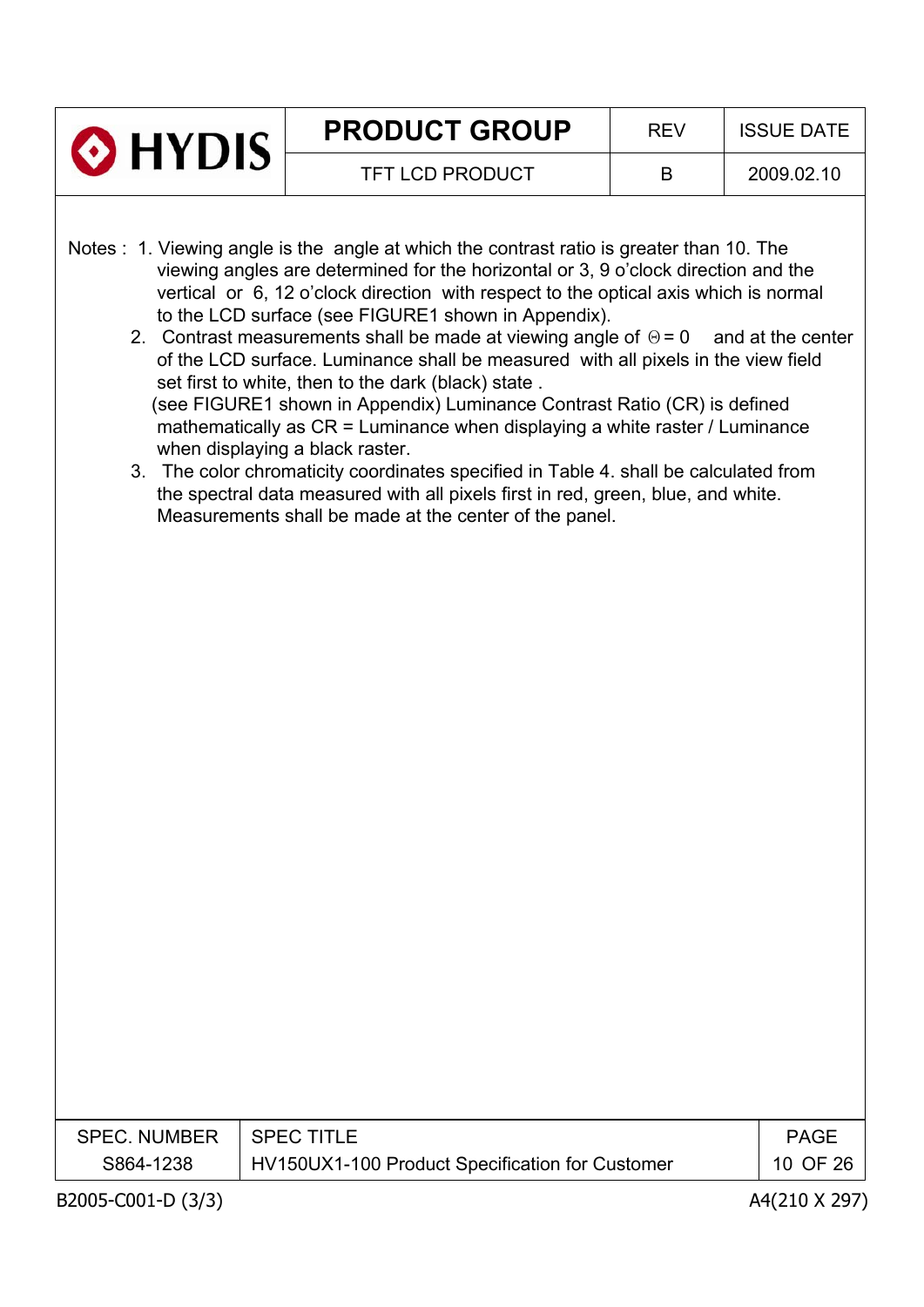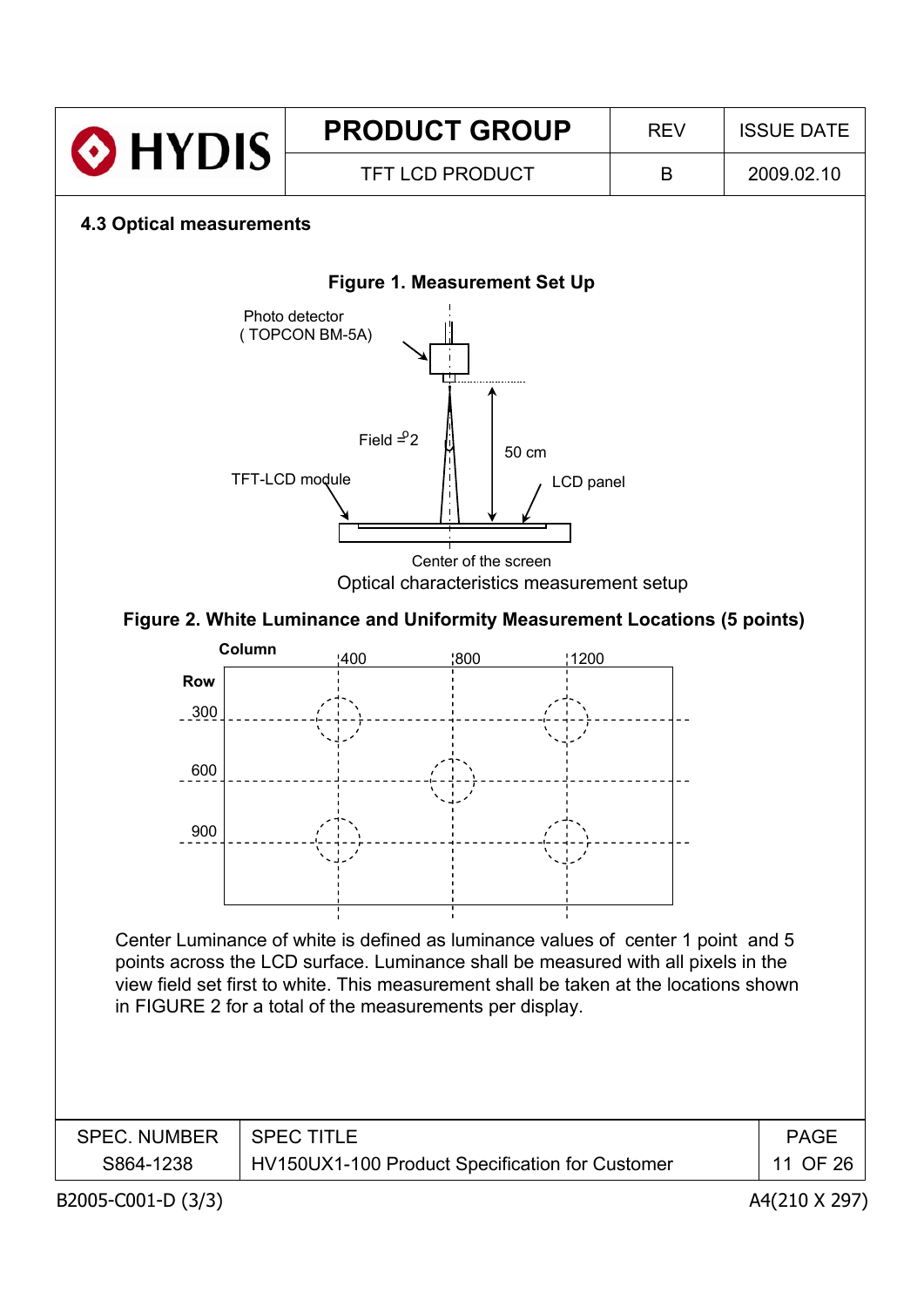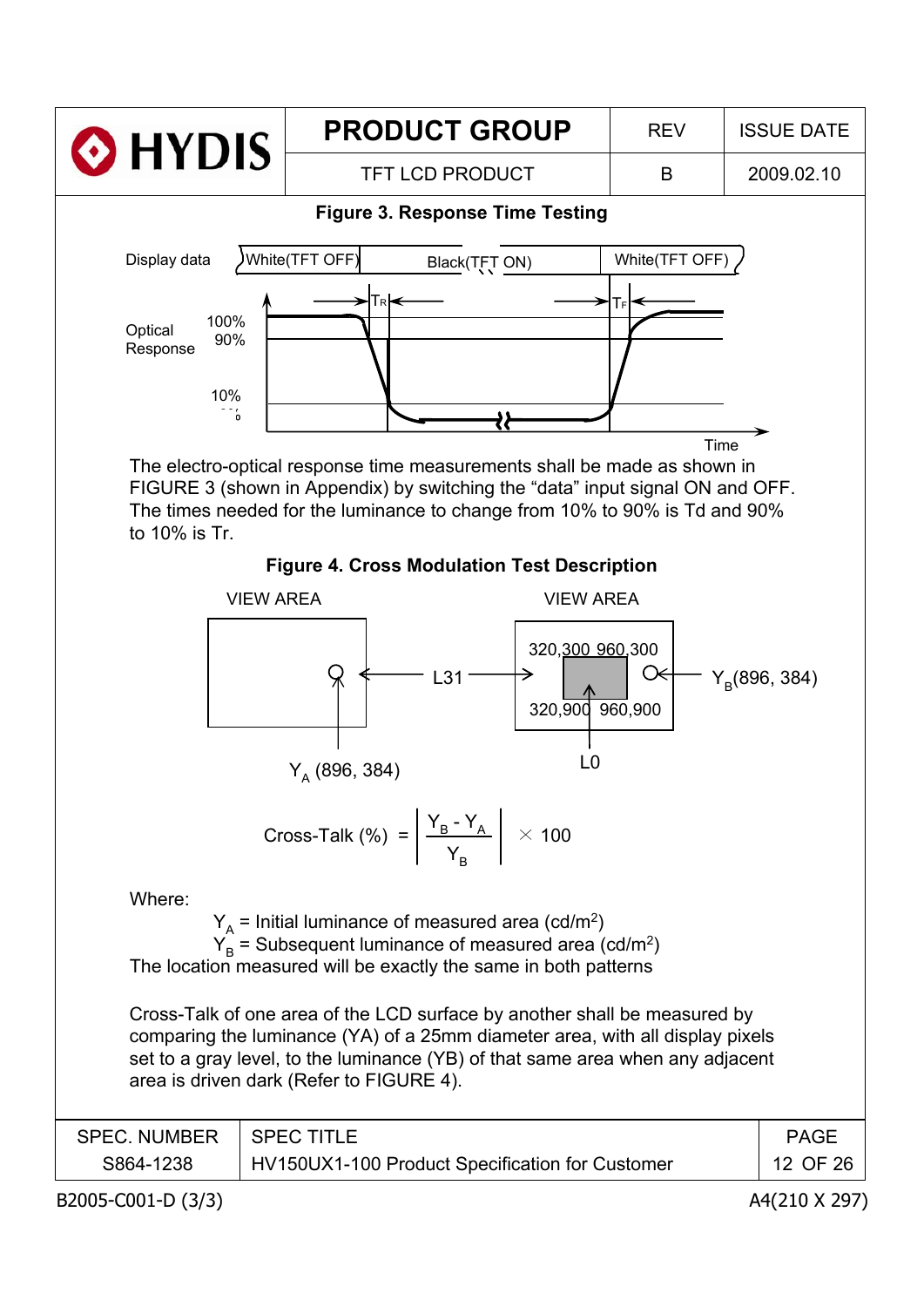|         | <b>PRODUCT GROUP</b> | RFV | <b>ISSUE DATE</b> |
|---------|----------------------|-----|-------------------|
| O HYDIS | TFT LCD PRODUCT      |     | 2009.02.10        |

# **5.0 INTERFACE CONNECTION.**

#### **5.1 Electrical Interface Connection**

The electronics interface connector is a model FI-XB30S-HFxx manufactured by JAE or equivalent. The mating connector part number is FI-S30S or FI-SE30M or FI-S30S or equivalent. The connector interface pin assignments are listed in Table 5.

<Table 5. Pin Assignments for the Interface Connector>

| <b>Terminal</b>     | <b>Symbol</b>          | <b>Functions</b>                                            |             |
|---------------------|------------------------|-------------------------------------------------------------|-------------|
| 1                   | <b>GND</b>             | Low                                                         |             |
| 2                   | <b>VDD</b>             | Power Supply: +3.3V (typical)                               |             |
| 3                   | <b>VDD</b>             | Power Supply : +3.3V (typical)                              |             |
| 4                   | $V_{EDID}$             | Reserved (for V <sub>EDID</sub> )                           |             |
| 5                   | NC                     | Reserved (for Supplier test point)                          |             |
| $\,6\,$             | $CLK$ <sub>EDID</sub>  | Reserved (for Ckl <sub>EDID</sub> )                         |             |
| $\overline{7}$      | DATA <sub>EDID</sub> - | Reserved (for DATA <sub>EDID</sub> )                        |             |
| 8                   | O_RIN0-                | -LVDS differential data input (R0~R5,G0) (Odd pixel)        |             |
| 9                   | O_RIN0+                | +LVDS differential data input (R0~R5,G0) (Odd pixel)        |             |
| 10                  | <b>VSS</b>             | <b>GND</b>                                                  |             |
| 11                  | O_RIN1-                | -LVDS differential data input (G1~G5,B0,B1) (Odd pixel)     |             |
| 12                  | O_RIN1+                | +LVDS differential data input (G1~G5,B0,B1) (Odd pixel)     |             |
| 13                  | <b>VSS</b>             | <b>GND</b>                                                  |             |
| 14                  | O_RIN2-                | -LVDS differential data input (B2~B5,HS,VS,DE) (Odd pixel)  |             |
| 15                  | O_RIN2+                | +LVDS differential data input (B2~B5,HS,VS,DE) (Odd pixel)  |             |
| 16                  | <b>VSS</b>             | <b>GND</b>                                                  |             |
| 17                  | O_CLKIN-               | -LVDS differential Clock input (Odd pixel)                  |             |
| 18                  | O CLKIN+               | +LVDS differential Clock input (Odd pixel)                  |             |
| 19                  | <b>VSS</b>             | <b>GND</b>                                                  |             |
| 20                  | E RINO-                | -LVDS differential data input (R0~R5,G0) (Even pixel)       |             |
| 21                  | $E_R$ INO+             | +LVDS differential data input (R0~R5,G0) (Even pixel)       |             |
| 22                  | <b>VSS</b>             | <b>GND</b>                                                  |             |
| 23                  | E_RIN1-                | -LVDS differential data input (G1~G5,B0,B1) (Even pixel)    |             |
| 24                  | $E$ RIN1+              | +LVDS differential data input (G1~G5,B0,B1) (Even pixel)    |             |
| 25                  | <b>VSS</b>             | <b>GND</b>                                                  |             |
| 26                  | E RIN2-                | -LVDS differential data input (B2~B5,HS,VS,DE) (Even pixel) |             |
| 27                  | E_RIN2+                | +LVDS differential data input (B2~B5,HS,VS,DE) (Even pixel) |             |
| 28                  | <b>VSS</b>             | <b>GND</b>                                                  |             |
| 29                  | E_CLKIN-               | -LVDS differential Clock input (Even pixel)                 |             |
| 30                  | E_CLKIN+               | +LVDS differential Clock input (Even pixel)                 |             |
|                     |                        |                                                             |             |
| <b>SPEC. NUMBER</b> | <b>SPEC TITLE</b>      |                                                             | <b>PAGE</b> |
| S864-1238           |                        | HV150UX1-100 Product Specification for Customer             | 13 OF 26    |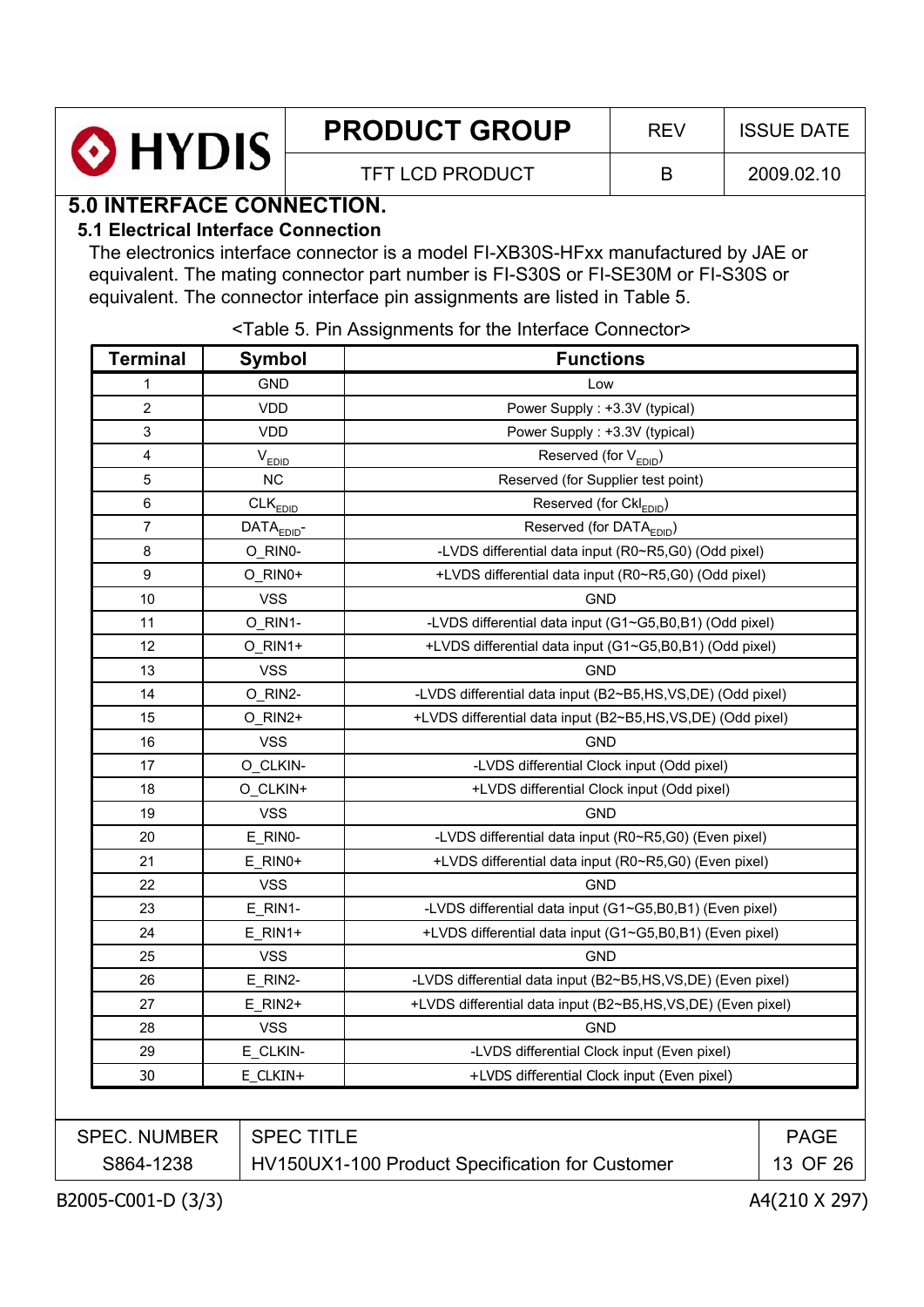

Note. Transmitter : Thine THC63LVDM63A or equivalent. Transmitter is not contained in Module.

# **5.3.LVDS Input signal**

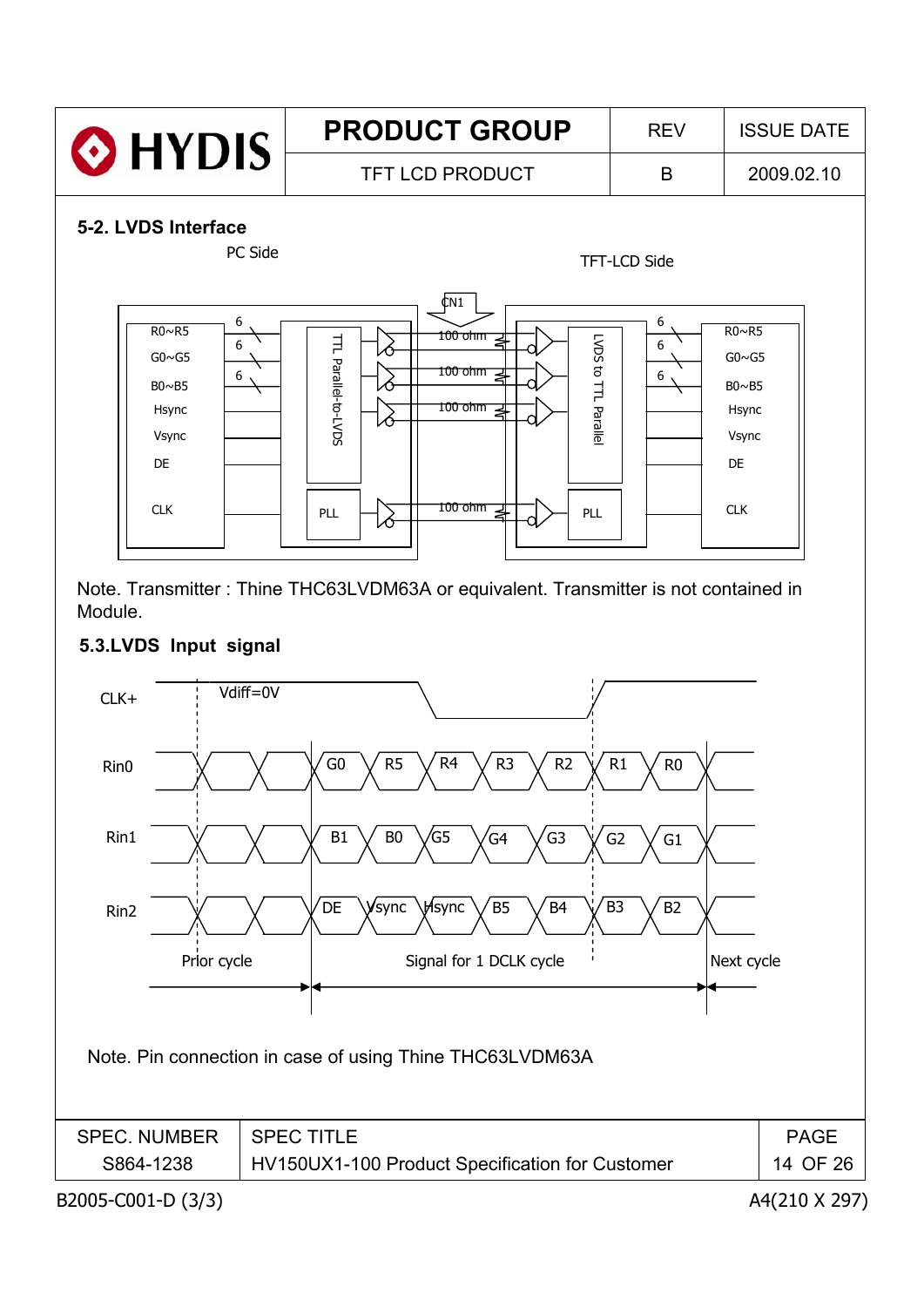| <b>O</b> HYDIS | <b>PRODUCT GROUP</b> | <b>RFV</b> | <b>ISSUE DATE</b> |  |  |
|----------------|----------------------|------------|-------------------|--|--|
|                | TFT LCD PRODUCT      |            | 2009.02.10        |  |  |

<Table 6. Pin connection in case of using Thine THC63LVDM63A>

| <b>Input signal</b> | <b>Transmitter</b> | <b>Input signal</b> | <b>Transmitter</b> |
|---------------------|--------------------|---------------------|--------------------|
| <b>DCLK</b>         | CLK IN(26)         | G4                  | TB3(10)            |
| R <sub>0</sub>      | TA0(44)            | G5                  | TB4(12)            |
| R1                  | TA1(45)            | B <sub>0</sub>      | TB5(13)            |
| R <sub>2</sub>      | TA2(47)            | <b>B1</b>           | TB6(15)            |
| R <sub>3</sub>      | TA3(48)            | <b>B2</b>           | TC0(16)            |
| R <sub>4</sub>      | TA4(1)             | B <sub>3</sub>      | TC1(18)            |
| R <sub>5</sub>      | TA5(3)             | B <sub>4</sub>      | TC2(19)            |
| G <sub>0</sub>      | TA6(4)             | <b>B5</b>           | TC3(20)            |
| G <sub>1</sub>      | TBO(6)             | Hsync               | TC4(22)            |
| G <sub>2</sub>      | TB1(7)             | Vsync               | TC5(23)            |
| G <sub>3</sub>      | TB2(9)             | DE                  | TC6(25)            |

#### **5.4.Back-light Interface**

The Back-light interface connector is a model BHSR-02VS-1 manufactured by JST or equivalent. The connector interface pin assignments are listed in Table 7.

#### <Table 7. Back-light Electrical Interface>

| <b>Terminal No.</b> | <b>Symbol</b>     | <b>Function</b>                                 | <b>Color</b> |
|---------------------|-------------------|-------------------------------------------------|--------------|
|                     | VL                | CCFL Power Supply (High Voltage)                | Pink         |
|                     | GL                | CCFL Power Supply (GND Side)                    | <b>Black</b> |
|                     |                   |                                                 |              |
|                     |                   |                                                 |              |
|                     |                   |                                                 |              |
| <b>SPEC. NUMBER</b> | <b>SPEC TITLE</b> |                                                 | <b>PAGE</b>  |
| S864-1238           |                   | HV150UX1-100 Product Specification for Customer | 15 OF 26     |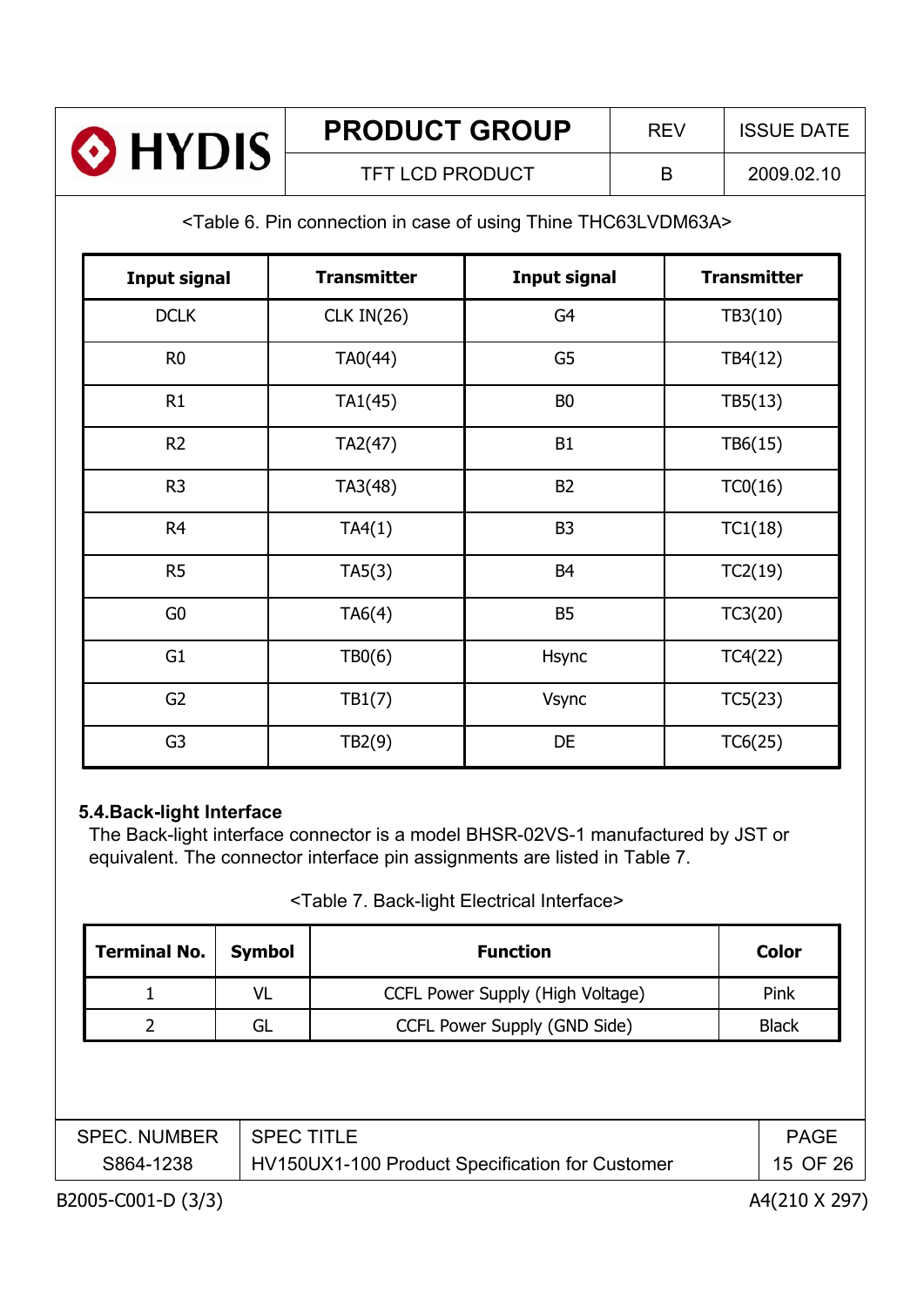| <b>O</b> HYDIS | <b>PRODUCT GROUP</b>   | <b>REV</b> | <b>ISSUE DATE</b> |
|----------------|------------------------|------------|-------------------|
|                | <b>TFT LCD PRODUCT</b> | В          | 2009.02.10        |
|                |                        |            |                   |

# **6.0. SIGNAL TIMING SPECIFICATION**

The specification of the signal timing parameters are listed in Table 8.

| <b>Item</b>                      | <b>Symbols</b> | Min   | <b>Typ</b> | <b>Max</b> | <b>Unit</b> |
|----------------------------------|----------------|-------|------------|------------|-------------|
| <b>Frame Period</b>              | Τ1             | 28.57 | 16.67      | 15.87      | ms          |
| <b>Vertical Display Period</b>   | T2             |       | 16         |            | ms          |
| One line Scanning Period         | T3             |       | 13.3       |            | us          |
| <b>Horizontal Display Period</b> | T4             |       | 9.9        |            | us          |
| <b>Clock Frequency</b>           | 1/T5           | 47.25 | 81         | 85         | <b>MHz</b>  |

<Table 8. Signal Timing Specification.>

# **7.0 SIGNAL TIMING WAVEFORMS**

**7.1 Timing wave forms of interface signal**

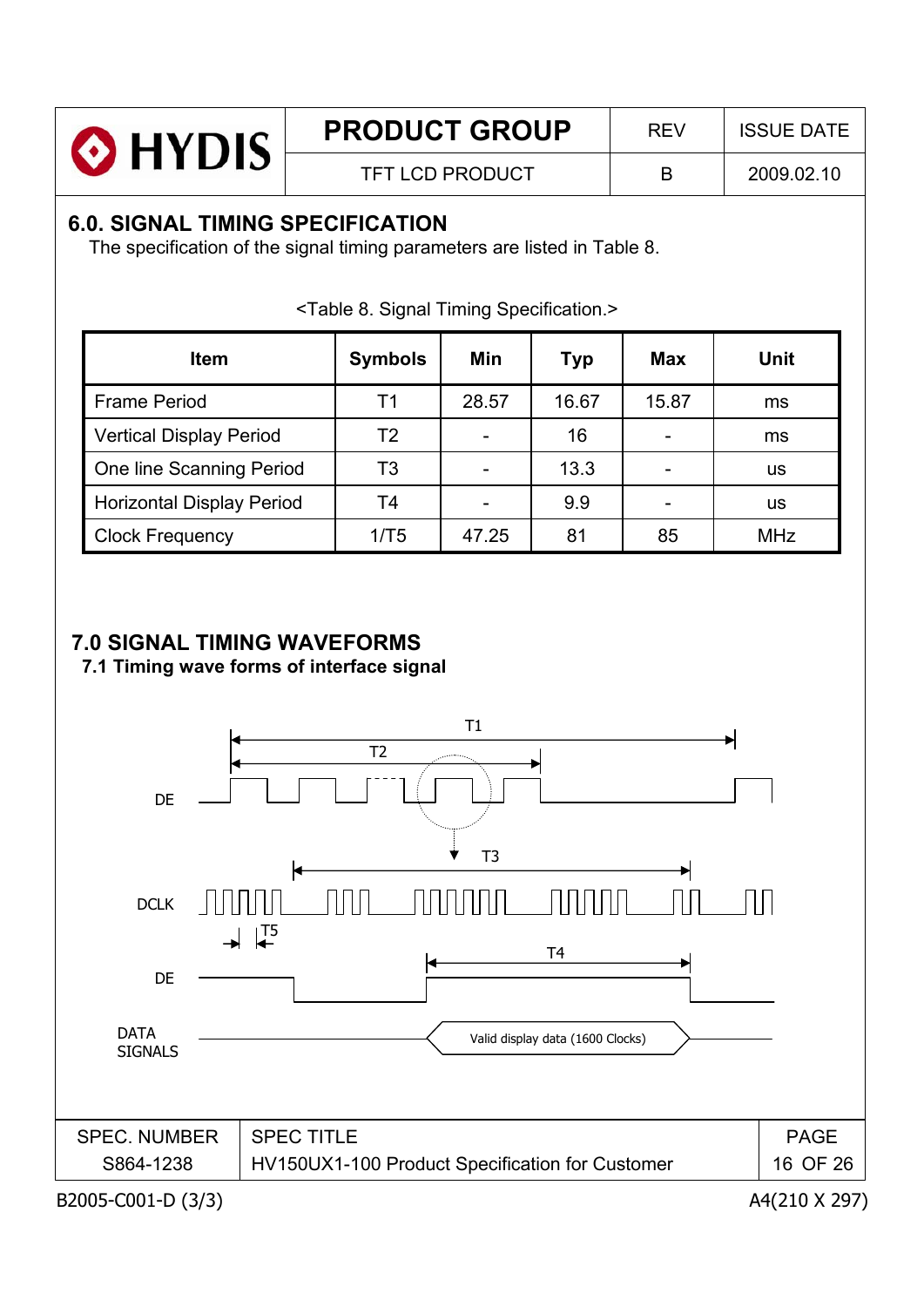|                | <b>PRODUCT GROUP</b>   | <b>RFV</b> | <b>ISSUE DATE</b> |
|----------------|------------------------|------------|-------------------|
| <b>O</b> HYDIS | <b>TFT LCD PRODUCT</b> | B          | 2009.02.10        |

# **7.2 LVDS Rx Interface Timing Parameter**

The specification of the LVDS Rx interface timing parameter is listed in Table 9.

| <b>Item</b>         | Symbol            | Min                    | <b>Typ</b>           | <b>Max</b>              | <b>Unit</b> | <b>Remark</b> |
|---------------------|-------------------|------------------------|----------------------|-------------------------|-------------|---------------|
| <b>PLL Set</b>      | tRPLL             |                        |                      | 10.0                    | Imsec       |               |
| <b>CLKIN Period</b> | tRCIP             | 11.77                  | 12.35                | 21.16                   | nsec        |               |
| Input Data 0        | tRIP <sub>0</sub> | $-0.4$                 | 0.0                  | $+0.4$                  | nsec        |               |
| Input Data 1        | tRIP1             | tRICP/7-0.4            | tRICP/7              | tRICP/7+0.4             | nsec        |               |
| Input Data 2        | tRIP <sub>2</sub> | $2 \times$ tRICP/7-0.4 | $2 \times$ tRICP/7   | $2 \times$ tRICP/7+0.4  | nsec        |               |
| Input Data 3        | tRIP3             | $3 \times$ tRICP/7-0.4 | $3 \times$ tricp/7   | $3 \times$ tRICP/7+0.4  | nsec        |               |
| Input Data 4        | tRIP4             | $4 \times$ tRICP/7-0.4 | $4 \times$ tRICP/7   | $ 4 \times$ tRICP/7+0.4 | nsec        |               |
| Input Data 5        | tRIP5             | $5 \times$ tRICP/7-0.4 | $5 \times$ tRICP/7   | $15 \times$ tRICP/7+0.4 | nsec        |               |
| Input Data 6        | tRIP <sub>6</sub> | $6 \times$ tRICP/7-0.4 | $ 6 \times tRICP/7 $ | $6 \times$ tRICP/7+0.4  | nsec        |               |

<Table 9. LVDS Rx Interface Timing Specification>

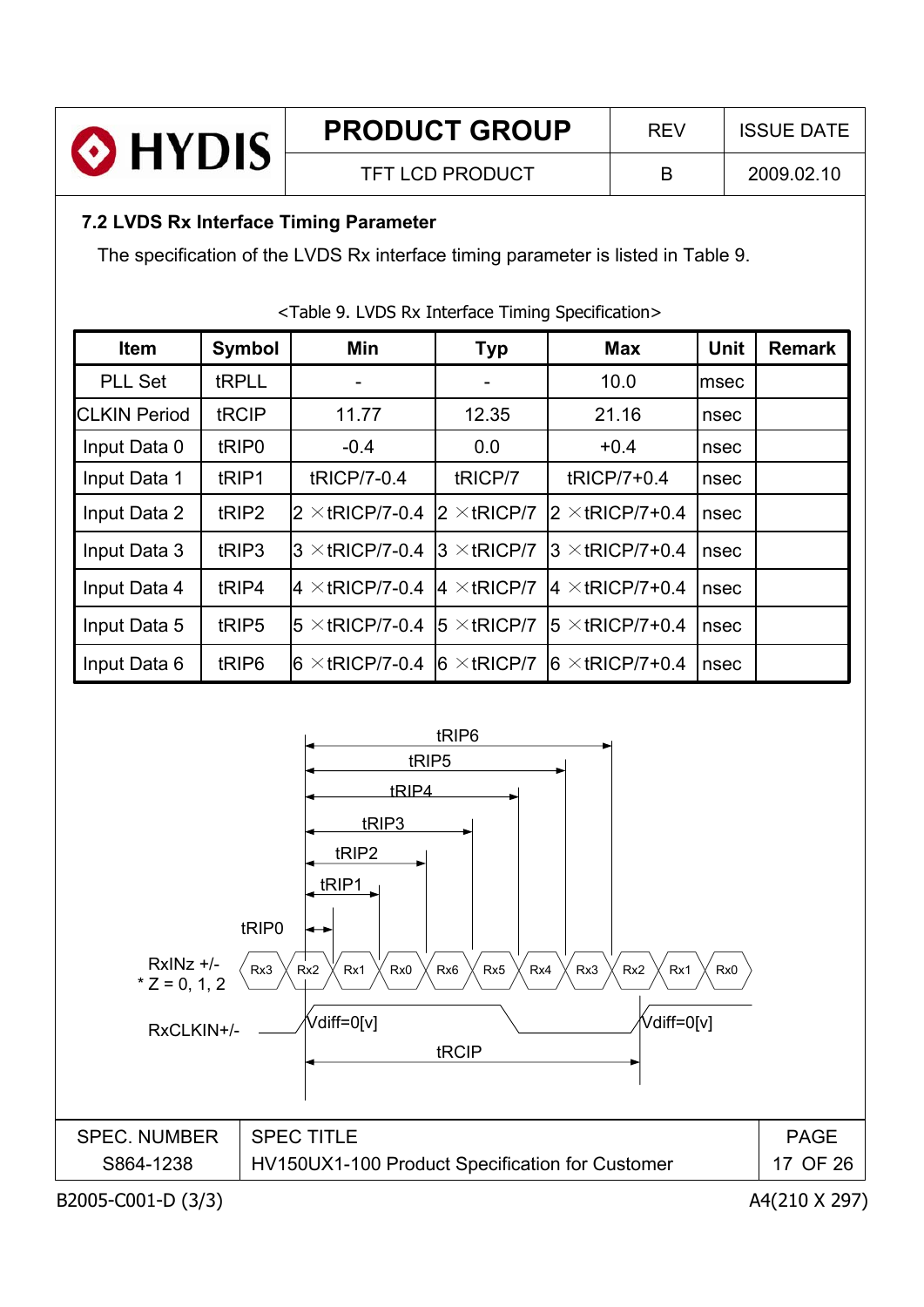

**PRODUCT GROUP** REV | ISSUE DATE

TFT LCD PRODUCT  $\vert$  B  $\vert$  2009.02.10

# **8.0 INPUT SIGNALS, BASIC DISPLAY COLORS & GRAY SCALE OF COLORS**

Each color is displayed in sixty-four gray scales from a 6 bit data signal input. A total of 262,144 colors are derived from the resultant 18 bit data. Table 10. shows the input signals, basic display colors and gray scale for each color.

|                                                                          | Colors &                         |                   |                      |                             |                          |                             |                         | Data signal              |                         |                         |                              |                          |                               |                      |                      |                         |                      |                                 |                                 |
|--------------------------------------------------------------------------|----------------------------------|-------------------|----------------------|-----------------------------|--------------------------|-----------------------------|-------------------------|--------------------------|-------------------------|-------------------------|------------------------------|--------------------------|-------------------------------|----------------------|----------------------|-------------------------|----------------------|---------------------------------|---------------------------------|
|                                                                          | Gray scale                       |                   |                      | R0 R1 R2 R3 R4 R5           |                          |                             |                         | G0                       | G1                      | G2 G3                   |                              | G4                       | G <sub>5</sub>                | B <sub>0</sub>       |                      | B1 B2 B3                |                      | <b>B4 B5</b>                    |                                 |
|                                                                          | <b>Black</b>                     | $\mathbf{0}$      | $\bf{0}$             | $\bf{0}$                    | $\bf{0}$                 | $\bf{0}$                    | $\bf{0}$                | $\bf{0}$                 | $\boldsymbol{0}$        | $\bf{0}$                | $\bf{0}$                     | $\bf{0}$                 | $\bf{0}$                      | $\boldsymbol{0}$     | $\bf{0}$             | $\boldsymbol{0}$        | $\boldsymbol{0}$     | $\boldsymbol{0}$                | $\bf{0}$                        |
|                                                                          | Blue                             | $\bf{0}$          | $\bf{0}$             | $\mathbf 0$                 | $\bf{0}$                 | $\mathbf 0$                 | $\boldsymbol{0}$        | $\bf{0}$                 | $\mathbf 0$             | $\boldsymbol{0}$        | $\boldsymbol{0}$             | $\mathbf 0$              | $\boldsymbol{0}$              | $\mathbf{1}$         | $\mathbf{1}$         | $\mathbf{1}$            | $\mathbf{1}$         | $\mathbf{1}$                    | $\mathbf{1}$                    |
| <b>Basic</b>                                                             | Green                            | $\mathbf{0}$      | $\mathbf{0}$         | $\mathbf{0}$                | $\bf{0}$                 | $\mathbf{0}$                | $\mathbf{0}$            | $\mathbf{1}$             | $\mathbf{1}$            | $\mathbf{1}$            | $\mathbf{1}$                 | $\mathbf{1}$             | $\mathbf{1}$                  | $\mathbf 0$          | $\mathbf 0$          | $\mathbf 0$             | $\mathbf{0}$         | $\boldsymbol{0}$                | $\mathbf 0$                     |
| colors                                                                   | Light Blue                       | $\bf{0}$          | $\bf{0}$             | $\mathbf 0$                 | $\mathbf 0$              | $\mathbf 0$                 | $\mathbf 0$             | $\mathbf{1}$             | $\mathbf{1}$            | $\mathbf{1}$            | $\mathbf{1}$                 | $\mathbf{1}$             | $\mathbf{1}$                  | $\mathbf{1}$         | $\mathbf{1}$         | $\mathbf{1}$            | $\mathbf{1}$         | $\mathbf{1}$                    | $\mathbf{1}$                    |
|                                                                          | Red                              | $\mathbf{1}$      | $\mathbf{1}$         | $\mathbf{1}$                | $\mathbf{1}$             | $\mathbf{1}$                | $\mathbf{1}$            | $\mathbf 0$              | $\mathbf{0}$            | $\boldsymbol{0}$        | $\boldsymbol{0}$             | $\boldsymbol{0}$         | $\boldsymbol{0}$              | $\mathbf{0}$         | $\boldsymbol{0}$     | $\mathbf{0}$            | $\boldsymbol{0}$     | $\boldsymbol{0}$                | $\boldsymbol{0}$                |
|                                                                          | Purple                           | $\mathbf 1$       | $\mathbf{1}$         | $\mathbf 1$                 | $\mathbf{1}$             | $\mathbf{1}$                | $\mathbf{1}$            | $\mathbf 0$              | $\boldsymbol{0}$        | $\mathbf 0$             | $\boldsymbol{0}$             | $\boldsymbol{0}$         | $\boldsymbol{0}$              | $\mathbf{1}$         | $\mathbf 1$          | $\mathbf{1}$            | $\mathbf{1}$         | $\mathbf{1}$                    | $\mathbf{1}$                    |
|                                                                          | Yellow                           | $\mathbf{1}$      | 1                    | $\mathbf{1}$                | $\mathbf{1}$             | $\mathbf{1}$                | 1                       | 1                        | $\mathbf{1}$            | $\mathbf{1}$            | $\mathbf{1}$                 | $\mathbf{1}$             | $\mathbf{1}$                  | $\bf{0}$             | $\bf{0}$             | $\bf{0}$                | $\bf{0}$             | $\boldsymbol{0}$                | $\bf{0}$                        |
|                                                                          | White                            | 1                 | 1                    | 1                           | 1                        | 1                           | $\mathbf{1}$            | 1                        | 1                       | 1                       | 1                            | 1                        | 1                             | 1                    | $\mathbf 1$          | 1                       | $\mathbf{1}$         | $\mathbf{1}$                    | $\mathbf{1}$                    |
|                                                                          | <b>Black</b><br>$\triangle$      | $\bf{0}$<br>1     | $\bf{0}$<br>$\bf{0}$ | $\mathbf{0}$<br>$\mathbf 0$ | $\mathbf{0}$<br>$\bf{0}$ | $\mathbf{0}$<br>$\mathbf 0$ | $\mathbf 0$<br>$\bf{0}$ | $\mathbf{0}$<br>$\bf{0}$ | $\bf{0}$<br>$\mathbf 0$ | $\bf{0}$<br>$\mathbf 0$ | $\bf{0}$<br>$\boldsymbol{0}$ | $\mathbf{0}$<br>$\bf{0}$ | $\mathbf{0}$<br>$\mathbf 0$   | $\bf{0}$<br>$\bf{0}$ | $\bf{0}$<br>$\bf{0}$ | $\bf{0}$<br>$\mathbf 0$ | $\bf{0}$<br>$\bf{0}$ | $\mathbf 0$<br>$\boldsymbol{0}$ | $\boldsymbol{0}$<br>$\mathbf 0$ |
| Gray                                                                     | Darker                           | $\mathbf{0}$      | $\mathbf{1}$         | $\overline{0}$              | $\boldsymbol{0}$         | $\boldsymbol{0}$            | $\mathbf 0$             | $\bf{0}$                 | $\mathbf 0$             | $\overline{0}$          | $\overline{0}$               | $\bf{0}$                 | $\overline{0}$                | $\mathbf{0}$         | $\bf{0}$             | $\overline{0}$          | $\boldsymbol{0}$     | $\overline{0}$                  | $\mathbf 0$                     |
| scale                                                                    | $\triangle$                      |                   |                      |                             |                          |                             |                         |                          |                         |                         |                              |                          |                               |                      |                      |                         |                      |                                 |                                 |
| of                                                                       | $\bigtriangledown$               |                   |                      |                             |                          |                             |                         |                          |                         |                         |                              |                          |                               |                      |                      |                         |                      |                                 |                                 |
| Red                                                                      | <b>Brighter</b>                  | 1                 | $\bf{0}$             | 1                           | 1                        | $\mathbf{1}$                | $\mathbf{1}$            | $\bf{0}$                 | $\bf{0}$                | $\bf{0}$                | $\bf{0}$                     | $\bf{0}$                 | $\mathbf 0$                   | $\bf{0}$             | $\bf{0}$             | $\bf{0}$                | $\bf{0}$             | $\boldsymbol{0}$                | $\bf{0}$                        |
|                                                                          | $\bigtriangledown$               | $\bf{0}$          | $\mathbf{1}$         | $\mathbf{1}$                | $\mathbf{1}$             | $\mathbf{1}$                | $\mathbf{1}$            | $\mathbf{0}$             | $\mathbf{0}$            | $\mathbf{0}$            | $\mathbf{0}$                 | $\mathbf{0}$             | $\mathbf{0}$                  | $\mathbf{0}$         | $\bf{0}$             | $\mathbf{0}$            | $\bf{0}$             | $\mathbf 0$                     | $\mathbf 0$                     |
|                                                                          | Red                              | $\mathbf{1}$      | 1                    | $\mathbf{1}$                | 1                        | $\mathbf{1}$                | $\mathbf{1}$            | $\mathbf{0}$             | $\mathbf{0}$            | $\bf{0}$                | $\overline{0}$               | $\mathbf{0}$             | $\overline{0}$                | $\mathbf{0}$         | $\bf{0}$             | $\mathbf{0}$            | $\mathbf{0}$         | $\overline{0}$                  | $\overline{0}$                  |
|                                                                          | <b>Black</b>                     | $\mathbf 0$       | $\mathbf 0$          | $\bf{0}$                    | $\boldsymbol{0}$         | $\mathbf 0$                 | $\boldsymbol{0}$        | $\mathbf 0$              | $\mathbf 0$             | $\mathbf 0$             | $\boldsymbol{0}$             | $\mathbf 0$              | $\overline{0}$                | $\boldsymbol{0}$     | $\boldsymbol{0}$     | $\mathbf 0$             | $\mathbf 0$          | $\boldsymbol{0}$                | $\overline{0}$                  |
|                                                                          | $\triangle$                      | $\mathbf{0}$      | $\bf{0}$             | $\mathbf 0$                 | $\boldsymbol{0}$         | $\mathbf 0$                 | $\mathbf 0$             | $\mathbf{1}$             | $\mathbf 0$             | $\mathbf 0$             | $\mathbf 0$                  | $\bf{0}$                 | $\boldsymbol{0}$              | $\mathbf{0}$         | $\bf{0}$             | $\mathbf 0$             | $\mathbf 0$          | $\mathbf 0$                     | $\boldsymbol{0}$                |
| Gray                                                                     | Darker                           | $\mathbf{0}$      | $\mathbf{0}$         | $\mathbf 0$                 | $\bf{0}$                 | $\mathbf{0}$                | $\mathbf{0}$            | $\mathbf{0}$             | $\mathbf{1}$            | $\mathbf 0$             | $\boldsymbol{0}$             | $\bf{0}$                 | $\mathbf{O}$                  | $\mathbf{0}$         | $\mathbf{0}$         | $\mathbf 0$             | $\bf{0}$             | $\boldsymbol{0}$                | $\mathbf 0$                     |
| scale                                                                    | $\triangle$                      |                   |                      |                             |                          |                             |                         |                          |                         |                         |                              |                          |                               |                      |                      |                         |                      |                                 |                                 |
| of                                                                       | $\bigtriangledown$               |                   |                      |                             |                          |                             |                         |                          |                         |                         |                              |                          |                               |                      |                      |                         |                      |                                 |                                 |
| Green                                                                    | <b>Brighter</b>                  | 0                 | $\bf{0}$             | $\mathbf{0}$                | $\bf{0}$                 | $\bf{0}$                    | $\mathbf 0$             | 1                        | $\bf{0}$                | $\mathbf{1}$            | 1                            | $\mathbf{1}$             | $\mathbf{1}$                  | $\mathbf{0}$         | $\bf{0}$             | $\bf{0}$                | $\bf{0}$             | $\mathbf 0$                     | $\mathbf 0$                     |
|                                                                          | $\bigtriangledown$               | $\boldsymbol{0}$  | $\boldsymbol{0}$     | $\mathbf 0$                 | $\boldsymbol{0}$         | $\mathbf 0$                 | $\boldsymbol{0}$        | $\mathbf 0$              | $\mathbf{1}$            | $\mathbf{1}$            | $\mathbf{1}$                 | $\mathbf 1$              | $\mathbf{1}$                  | $\mathbf{0}$         | $\mathbf 0$          | $\boldsymbol{0}$        | $\boldsymbol{0}$     | $\mathbf{0}$                    | $\boldsymbol{0}$                |
|                                                                          | Green                            | $\mathbf{0}$      | $\bf{0}$             | $\mathbf{0}$                | $\bf{0}$                 | $\mathbf 0$                 | $\mathbf{0}$            | $\mathbf{1}$             | $\mathbf{1}$            | $\mathbf{1}$            | $\mathbf{1}$                 | $\mathbf{1}$             | $\mathbf{1}$                  | $\mathbf{0}$         | $\bf{0}$             | $\mathbf 0$             | $\mathbf{0}$         | $\mathbf 0$                     | $\bf{0}$                        |
|                                                                          | <b>Black</b>                     | $\bf{0}$          | $\mathbf{0}$         | $\bf{0}$                    | $\bf{0}$                 | $\mathbf{0}$                | $\bf{0}$                | $\bf{0}$                 | $\bf{0}$                | $\bf{0}$                | $\bf{0}$                     | $\bf{0}$                 | $\mathbf{0}$                  | $\bf{0}$             | $\bf{0}$             | $\bf{0}$                | $\bf{0}$             | $\bf{0}$                        | $\bf{0}$                        |
|                                                                          | $\triangle$                      | $\bf{0}$          | $\bf{0}$             | $\mathbf 0$                 | $\boldsymbol{0}$         | $\mathbf 0$                 | $\mathbf 0$             | $\bf{0}$                 | $\mathbf 0$             | $\bf{0}$                | $\boldsymbol{0}$             | $\bf{0}$                 | $\mathbf 0$<br>$\overline{0}$ | 1                    | $\bf{0}$             | $\mathbf 0$             | $\bf{0}$             | $\boldsymbol{0}$                | $\boldsymbol{0}$                |
| Gray                                                                     | Darker                           | $\mathbf{0}$      | $\mathbf{0}$         | $\mathbf{0}$                | $\bf{0}$                 | $\mathbf{0}$                | $\mathbf{0}$            | $\bf{0}$                 | $\mathbf 0$             | $\mathbf{O}$            | $\mathbf 0$                  | $\mathbf 0$              |                               | $\mathbf{0}$         | $\mathbf{1}$         | $\mathbf{0}$            | $\bf{0}$             | $\mathbf 0$                     | $\mathbf 0$                     |
| scale<br>of                                                              | $\triangle$<br>$\overline{\vee}$ |                   |                      |                             |                          |                             |                         |                          |                         |                         |                              |                          |                               |                      |                      |                         |                      |                                 |                                 |
| <b>B</b> lue                                                             | <b>Brighter</b>                  | $\bf{0}$          | $\bf{0}$             | $\bf{0}$                    | $\mathbf 0$              | $\mathbf 0$                 | $\boldsymbol{0}$        | $\mathbf{0}$             | $\mathbf 0$             | $\mathbf 0$             | $\mathbf 0$                  | $\bf{0}$                 | $\mathbf 0$                   | $\mathbf{1}$         | $\boldsymbol{0}$     | $\mathbf{1}$            | 1                    | $\mathbf{1}$                    | $\mathbf{1}$                    |
|                                                                          | $\bigtriangledown$               | $\bf{0}$          | $\bf{0}$             | $\mathbf{0}$                | $\bf{0}$                 | $\bf{0}$                    | $\bf{0}$                | $\bf{0}$                 | $\bf{0}$                | $\bf{0}$                | $\bf{0}$                     | $\bf{0}$                 | $\boldsymbol{0}$              | $\bf{0}$             | $\mathbf{1}$         | $\mathbf{1}$            | $\mathbf{1}$         | $\mathbf{1}$                    | $\mathbf{1}$                    |
|                                                                          | <b>Blue</b>                      | $\mathbf{0}$      | $\bf{0}$             | $\mathbf 0$                 | $\overline{0}$           | $\mathbf 0$                 | $\mathbf 0$             | $\mathbf 0$              | $\overline{0}$          | $\bf{0}$                | $\overline{0}$               | $\overline{0}$           | $\overline{0}$                | $\mathbf{1}$         | $\mathbf{1}$         | $\mathbf{1}$            | $\mathbf{1}$         | $\mathbf{1}$                    | $\mathbf{1}$                    |
|                                                                          | <b>Black</b>                     | $\bf{0}$          | $\bf{0}$             | $\bf{0}$                    | $\mathbf{0}$             | $\mathbf 0$                 | $\mathbf 0$             | $\mathbf{0}$             | $\mathbf 0$             | $\bf{0}$                | $\mathbf 0$                  | $\bf{0}$                 | $\mathbf{0}$                  | $\mathbf 0$          | $\bf{0}$             | $\bf{0}$                | $\bf{0}$             | $\boldsymbol{0}$                | $\boldsymbol{0}$                |
| Gray                                                                     | $\triangle$                      | $\mathbf{1}$      | $\bf{0}$             | $\mathbf{0}$                | $\mathbf 0$              | $\mathbf 0$                 | $\mathbf 0$             | $\mathbf{1}$             | $\mathbf 0$             | $\mathbf 0$             | $\mathbf 0$                  | $\mathbf 0$              | $\boldsymbol{0}$              | $\mathbf{1}$         | $\boldsymbol{0}$     | $\mathbf 0$             | $\bf{0}$             | $\mathbf{0}$                    | $\boldsymbol{0}$                |
| scale                                                                    | Darker                           | $\mathbf{0}$      | $\mathbf{1}$         | $\overline{0}$              | $\mathbf 0$              | $\mathbf 0$                 | $\overline{0}$          | $\bf{0}$                 | $\mathbf{1}$            | $\mathbf{0}$            | $\overline{0}$               | $\mathbf 0$              | $\overline{0}$                | $\mathbf{0}$         | $\mathbf{1}$         | $\mathbf{0}$            | $\boldsymbol{0}$     | $\boldsymbol{0}$                | $\mathbf 0$                     |
| of                                                                       | $\triangle$                      |                   |                      |                             |                          |                             |                         |                          |                         |                         |                              |                          |                               |                      |                      |                         |                      |                                 |                                 |
| White                                                                    | $\bigtriangledown$               |                   |                      |                             |                          |                             |                         |                          |                         |                         |                              |                          |                               |                      |                      |                         |                      |                                 |                                 |
| $\&$                                                                     | <b>Brighter</b>                  | 1                 | $\bf{0}$             | 1                           | 1                        | 1                           | 1                       | 1                        | $\bf{0}$                | 1                       | 1                            | 1                        | 1                             | 1                    | $\bf{0}$             | 1                       | 1                    | 1                               | 1                               |
| <b>Black</b>                                                             |                                  | $\boldsymbol{0}$  | $\mathbf{1}$         | $\,1\,$                     | $\,1$                    | $\mathbf 1$                 | $\mathbf{1}$            | $\boldsymbol{0}$         | $\mathbf{1}$            | $\mathbf{I}$            | $\mathbf{1}$                 |                          | $\mathbf{1}$                  | $\boldsymbol{0}$     | $\mathbf 1$          | $\mathbf 1$             |                      |                                 |                                 |
|                                                                          | White                            |                   |                      |                             |                          |                             |                         |                          |                         |                         |                              |                          |                               |                      |                      |                         |                      |                                 |                                 |
|                                                                          |                                  |                   |                      |                             |                          |                             |                         |                          |                         |                         |                              |                          |                               |                      |                      |                         |                      |                                 |                                 |
| <b>SPEC. NUMBER</b>                                                      |                                  | <b>SPEC TITLE</b> |                      |                             |                          |                             |                         |                          |                         |                         |                              |                          |                               |                      |                      |                         |                      |                                 | <b>PAGE</b>                     |
| HV150UX1-100 Product Specification for Customer<br>18 OF 26<br>S864-1238 |                                  |                   |                      |                             |                          |                             |                         |                          |                         |                         |                              |                          |                               |                      |                      |                         |                      |                                 |                                 |
|                                                                          |                                  |                   |                      |                             |                          |                             |                         |                          |                         |                         |                              |                          |                               |                      |                      |                         |                      |                                 |                                 |
| B2005-C001-D (3/3)                                                       |                                  |                   |                      |                             |                          |                             |                         |                          |                         |                         |                              |                          |                               |                      |                      |                         |                      |                                 | A4(210 X 297)                   |

<Table 10. Input signals, Basic display colors and Gray scale for each color.>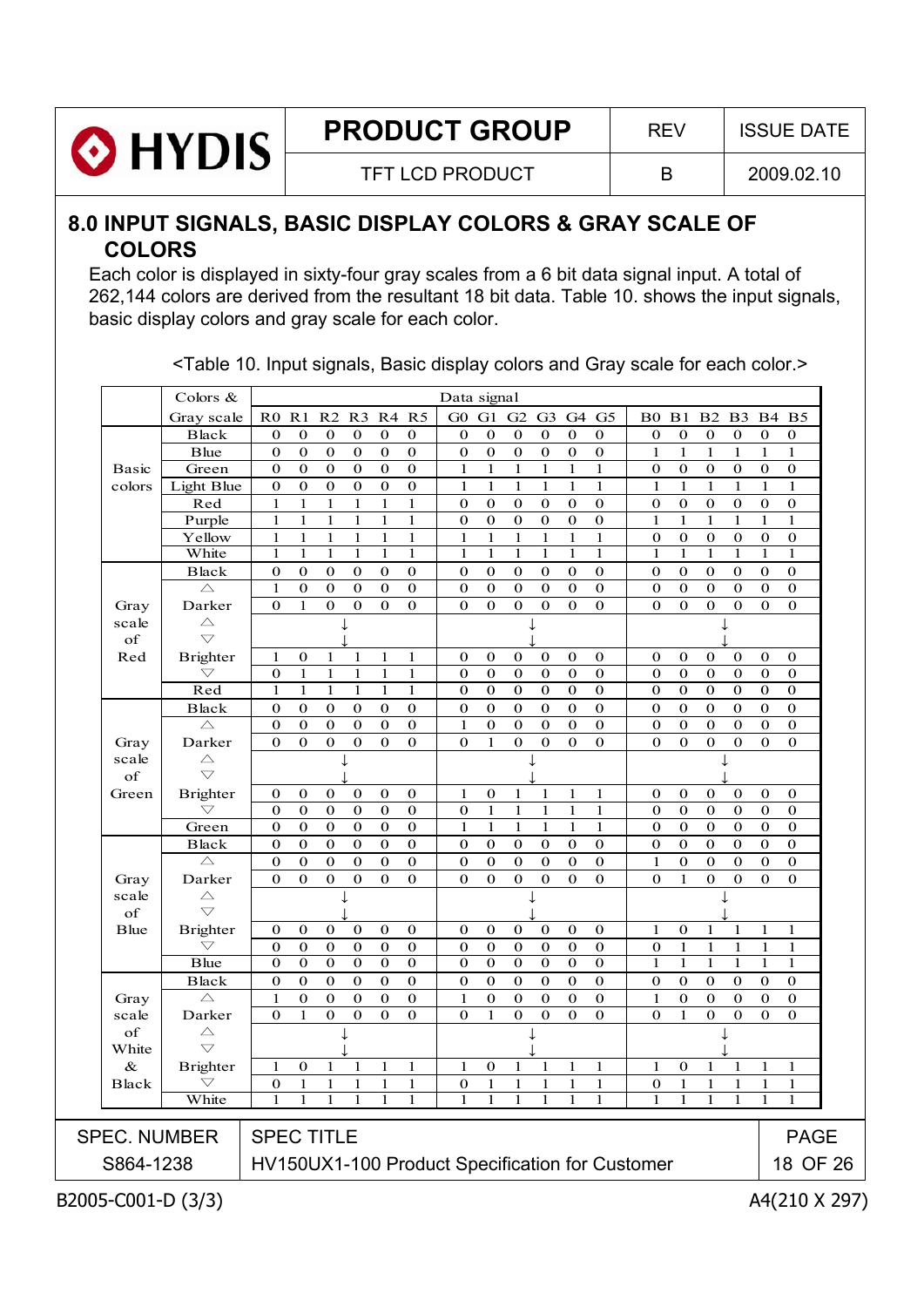|                                            |    | <b>PRODUCT GROUP</b>                                                                                                                                                                                                                                       | <b>REV</b>                     | <b>ISSUE DATE</b>       |
|--------------------------------------------|----|------------------------------------------------------------------------------------------------------------------------------------------------------------------------------------------------------------------------------------------------------------|--------------------------------|-------------------------|
| $\odot$ HYDIS                              |    | <b>TFT LCD PRODUCT</b>                                                                                                                                                                                                                                     | B                              | 2009.02.10              |
| 9.0 POWER SEQUENCE<br>be as shown in below |    | To prevent a latch-up or DC operation of the LCD module, the power on/off sequence shall                                                                                                                                                                   |                                |                         |
| Power Supply                               | 0V | 0.9VDD<br>0.9VDD<br>0.1VDD<br>Τ1<br>T <sub>5</sub>                                                                                                                                                                                                         | 0.1VDD<br>T7<br>T <sub>6</sub> |                         |
| <b>Interface Signal</b>                    | 0V | Valid<br>T4<br>T3                                                                                                                                                                                                                                          |                                |                         |
| Back-light                                 |    | 0V                                                                                                                                                                                                                                                         |                                |                         |
|                                            |    | $\leq$ 10 ms<br>$\leq$ T2 $\leq$ 50 ms<br>200ms $\leq$ T3<br>$0 \leq T4$<br>$0 \leq T5$<br>$0 \leq T6 \leq 10$ ms<br>150ms $\leq$ T7                                                                                                                       |                                |                         |
| high impedance.                            |    | Notes : 1. When the power supply VDD is 0V, Keep the level of input signals on the low or keep<br>2. Do not keep the interface signal high impedance when power is on.<br>Back Light must be turn on after power for logic and interface signal are valid. |                                |                         |
| <b>SPEC. NUMBER</b><br>S864-1238           |    | <b>SPEC TITLE</b><br>HV150UX1-100 Product Specification for Customer                                                                                                                                                                                       |                                | <b>PAGE</b><br>19 OF 26 |
| B2005-C001-D (3/3)                         |    |                                                                                                                                                                                                                                                            |                                | A4(210 X 297)           |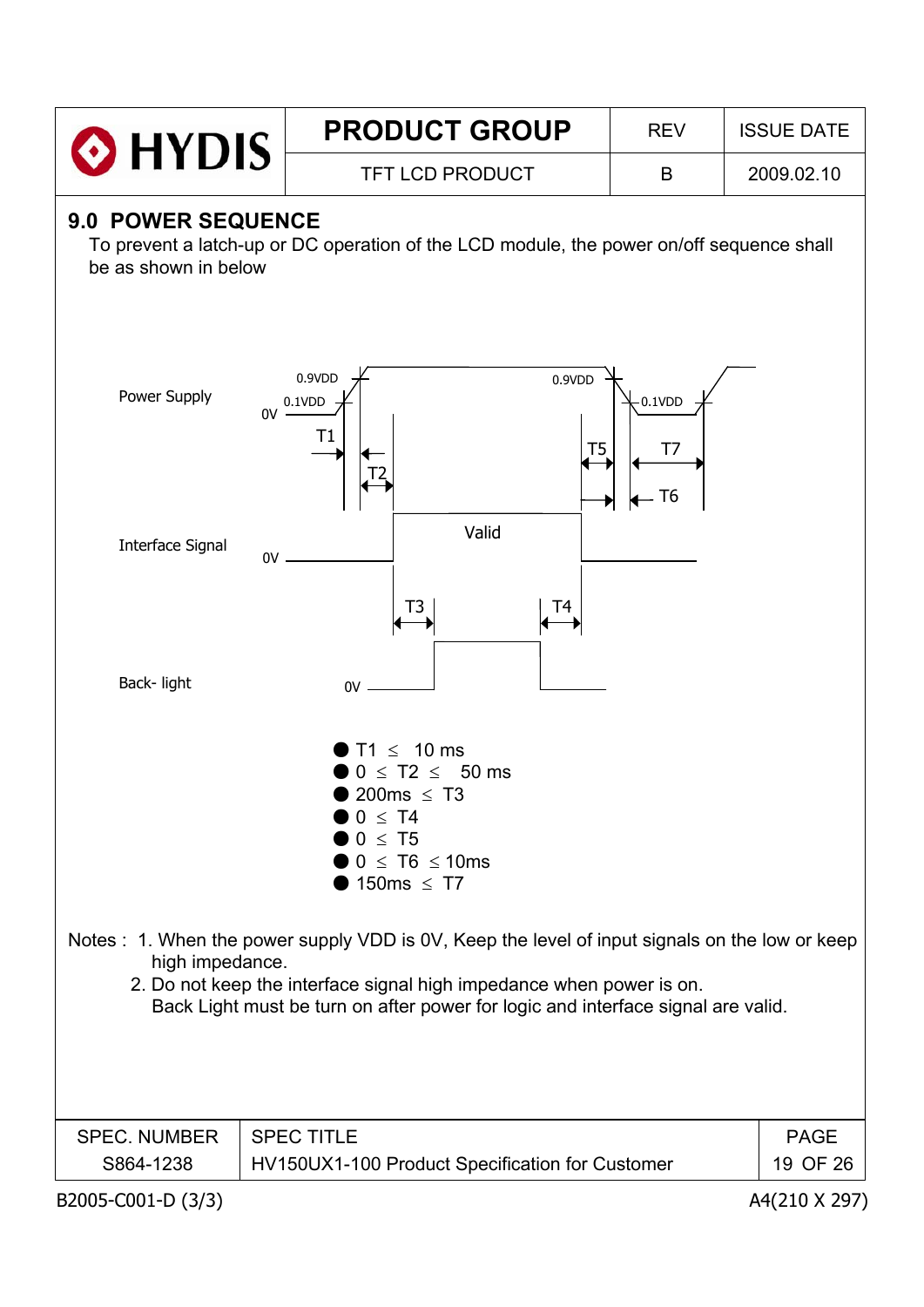| <b>O</b> HYDIS | <b>PRODUCT GROUP</b> | <b>RFV</b> | <b>ISSUE DATE</b> |
|----------------|----------------------|------------|-------------------|
|                | TFT LCD PRODUCT      | B          | 2009.02.10        |

# **10.0 MECHANICAL CHARACTERISTICS**

#### **10.1 Dimensional Requirements**

FIGURE 6 (located in Appendix) shows mechanical outlines for the model HV150UX1-100. Other parameters are shown in Table 11.

| <b>Parameter</b>    | <b>Specification</b>                                | <b>Unit</b> |
|---------------------|-----------------------------------------------------|-------------|
| Dimensional outline | $317.3 \pm 0.5 \times 242.0 \pm 0.5 \times 6.5$ max | mm          |
| Weight              | 540g (typ.)                                         | gram        |
| Back-light          | Connector: BHSR-02VS-1                              |             |
|                     | CCFL, Horizontal-lamp type                          |             |
|                     | Length: $40.0 \pm 5.0$                              | mm          |

#### <Table 11. Dimensional Parameters>

# **10.2 Mounting**

See FIGURE 6. (shown in Appendix)

#### **10.3 Anti-Glare and Polarizer Hardness.**

The surface of the LCD has an anti-glare coating to minimize reflection and a coating to reduce scratching.

#### **10.4 Light Leakage**

There shall not be visible light from the back-lighting system around the edges of the screen as seen from a distance 50cm from the screen with an overhead light level of 350lux.

| SPEC. NUMBER   SPEC TITLE |                                                 | PAGE     |
|---------------------------|-------------------------------------------------|----------|
| S864-1238                 | HV150UX1-100 Product Specification for Customer | 20 OF 26 |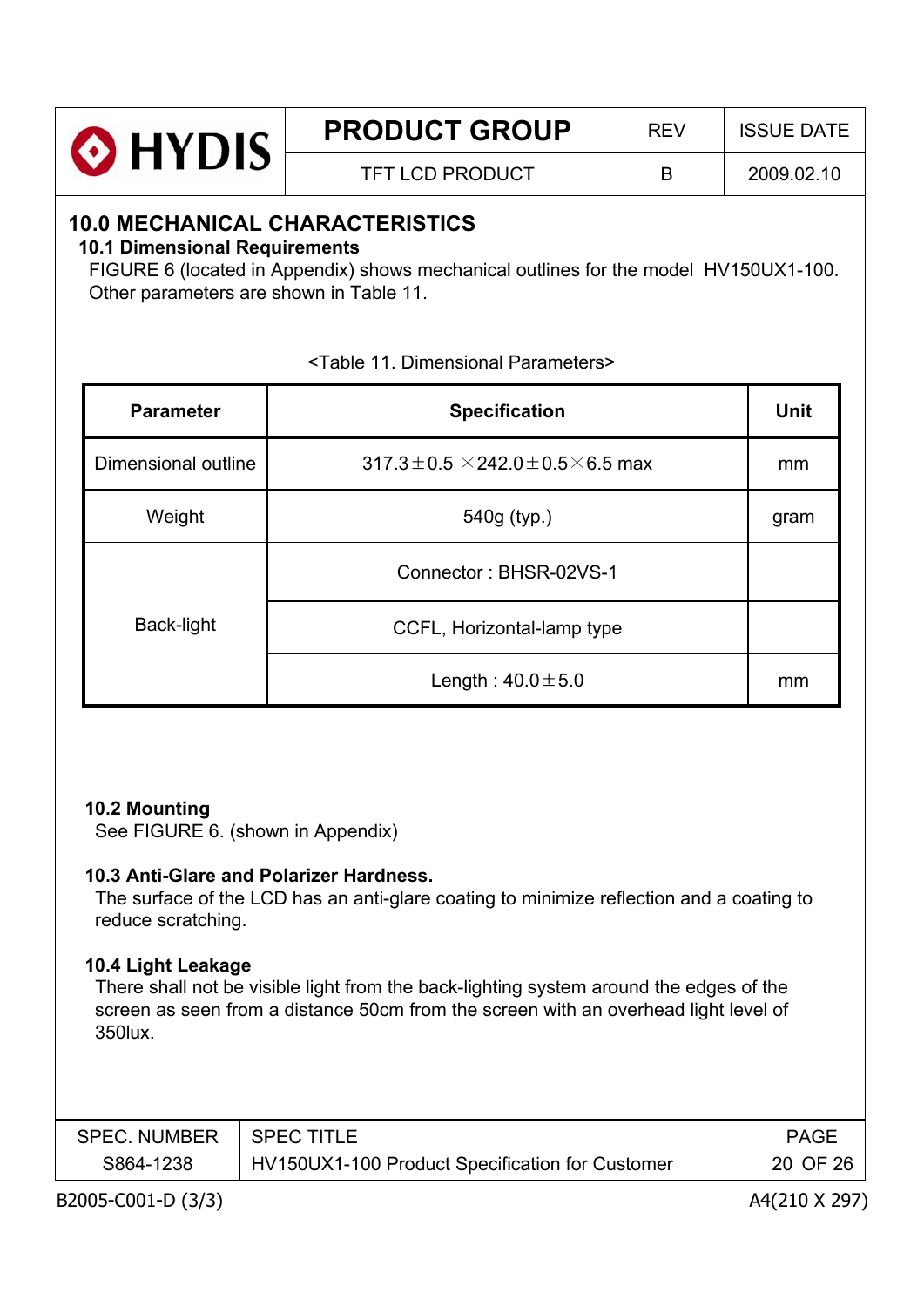

# **PRODUCT GROUP** REV ISSUE DATE

TFT LCD PRODUCT B 2009.02.10

# **11.0 RELIABLITY TEST**

The Reliability test items and its conditions are shown in below.

<Table 12. Reliability test>

| <b>No</b>      | <b>Test Items</b>                                  | <b>Conditions</b>                                                             |
|----------------|----------------------------------------------------|-------------------------------------------------------------------------------|
| 1              | High temperature storage test                      | Ta = 60 $\degree$ C, 240 hrs                                                  |
| 2              | Low temperature storage test                       | Ta = -20 $\degree$ C, 240 hrs                                                 |
| 3              | High temperature & high humidity<br>operation test | Ta = 50 $\degree$ C, 80%RH, 240hrs                                            |
| $\overline{4}$ | High temperature operation test                    | Ta = 50 $\degree$ C, 240hrs                                                   |
| 5              | Low temperature operation test                     | Ta = $0^\circ$ C, 240hrs                                                      |
| 6              | <b>Thermal shock</b>                               | Ta = -20 $\degree$ C $\leftrightarrow$ 60 $\degree$ C (0.5 hr), 100 cycle     |
| $\overline{7}$ | Vibration test<br>(non-operating)                  | 1.5G, 10~300Hz for X, Y, Z axis<br>30 minutes for each axis                   |
| 8              | Shock test<br>(non-operating)                      | 220G, 2msec, half sine (6 times)                                              |
| 9              | Electro-static discharge test<br>(non-operating)   | : 150 pF, 330 $\Omega$ , 15 KV<br>Air<br>Contact : 150 pF, $330\Omega$ , 8 KV |

# **12.0 HANDLING & CAUTIONS**

- (1) Cautions when taking out the module
	- Pick the pouch only, when taking out module from a shipping package.
- (2) Cautions for handling the module
	- As the electrostatic discharges may break the LCD module, handle the LCD module with care. Peel a protection sheet off from the LCD panel surface as slowly as possible.
	- As the LCD panel and back light element are made from fragile glass material, impulse and pressure to the LCD module should be avoided.
	- As the surface of the polarizer is very soft and easily scratched, use a soft dry cloth without chemicals for cleaning.
	- Do not pull the interface connector in or out while the LCD module is operating.
	- Put the module display side down on a flat horizontal plane.
	- Handle connectors and cables with care.
- (3) Cautions for the operation
	- When the module is operating, do not lose CLK, ENAB signals. If any one of these signals is lost, the LCD panel would be damaged.
	- Obey the supply voltage sequence. If wrong sequence is applied, the module would be damaged.

| <b>SPEC. NUMBER</b> | $\,$ SPEC TITLE                                 | <b>PAGE</b>         |
|---------------------|-------------------------------------------------|---------------------|
| S864-1238           | HV150UX1-100 Product Specification for Customer | $^{\circ}$ 21 OF 26 |

B2005-C001-D (3/3) A4(210 X 297)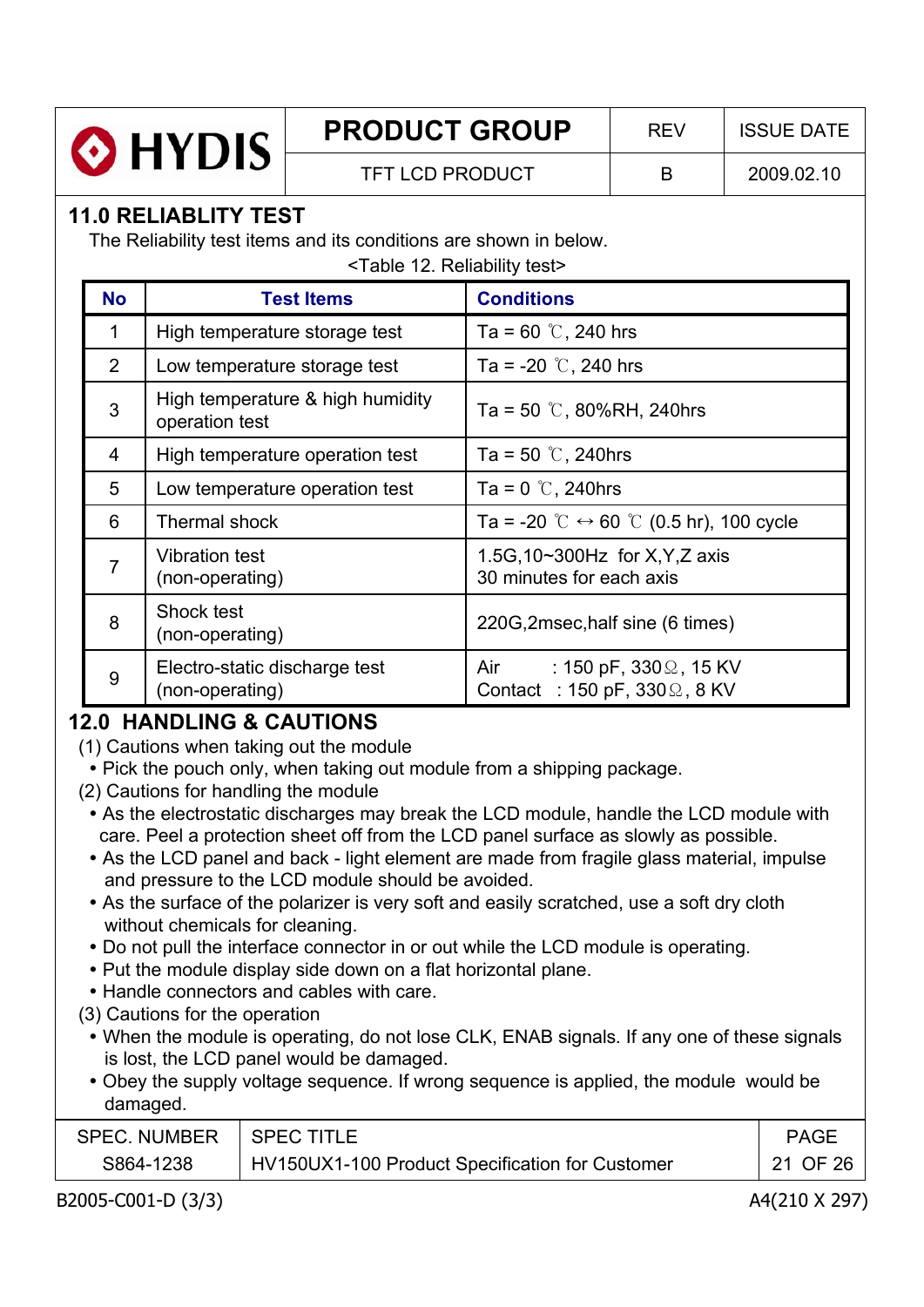

# **13.0 LABEL**

(1) Product label

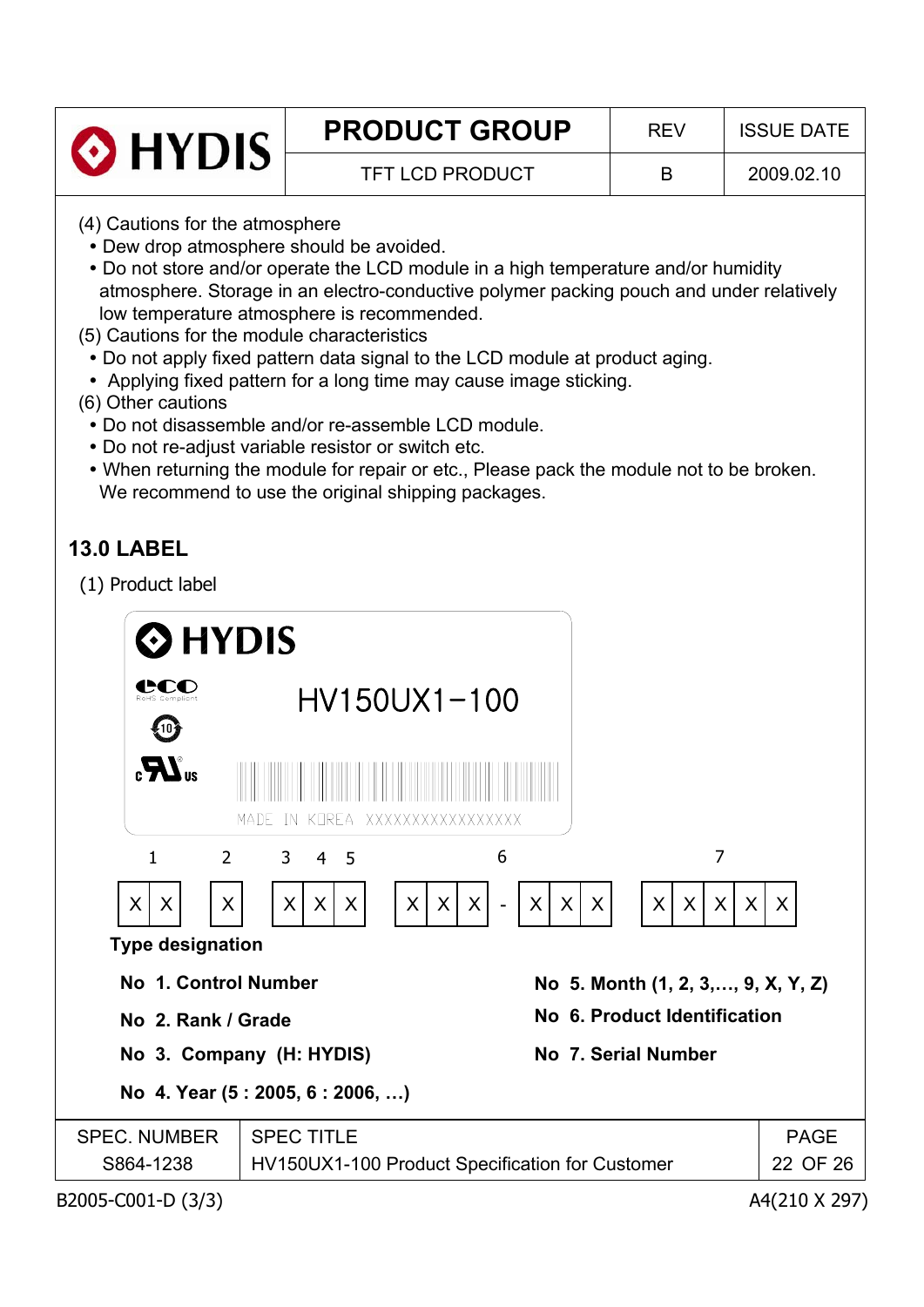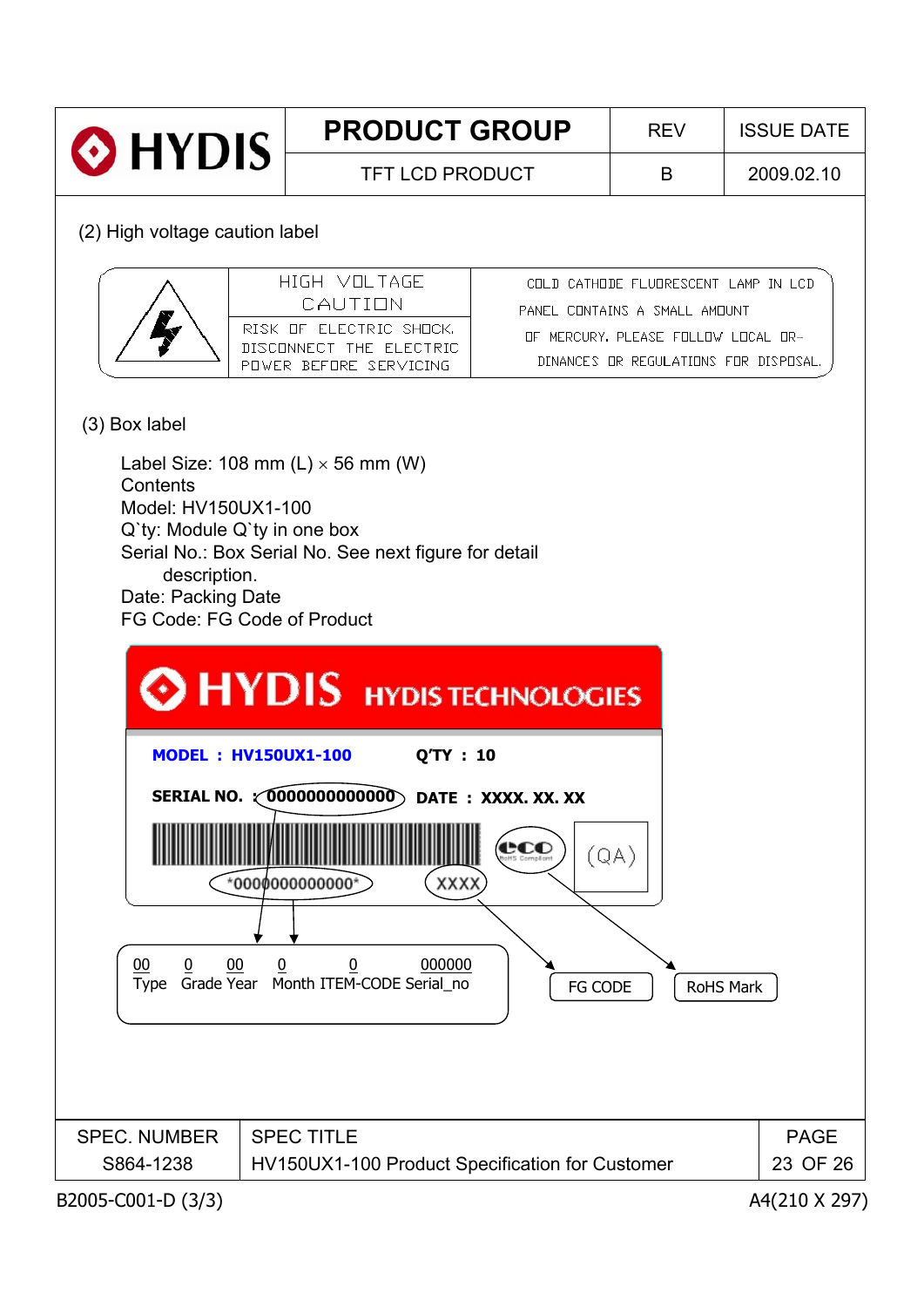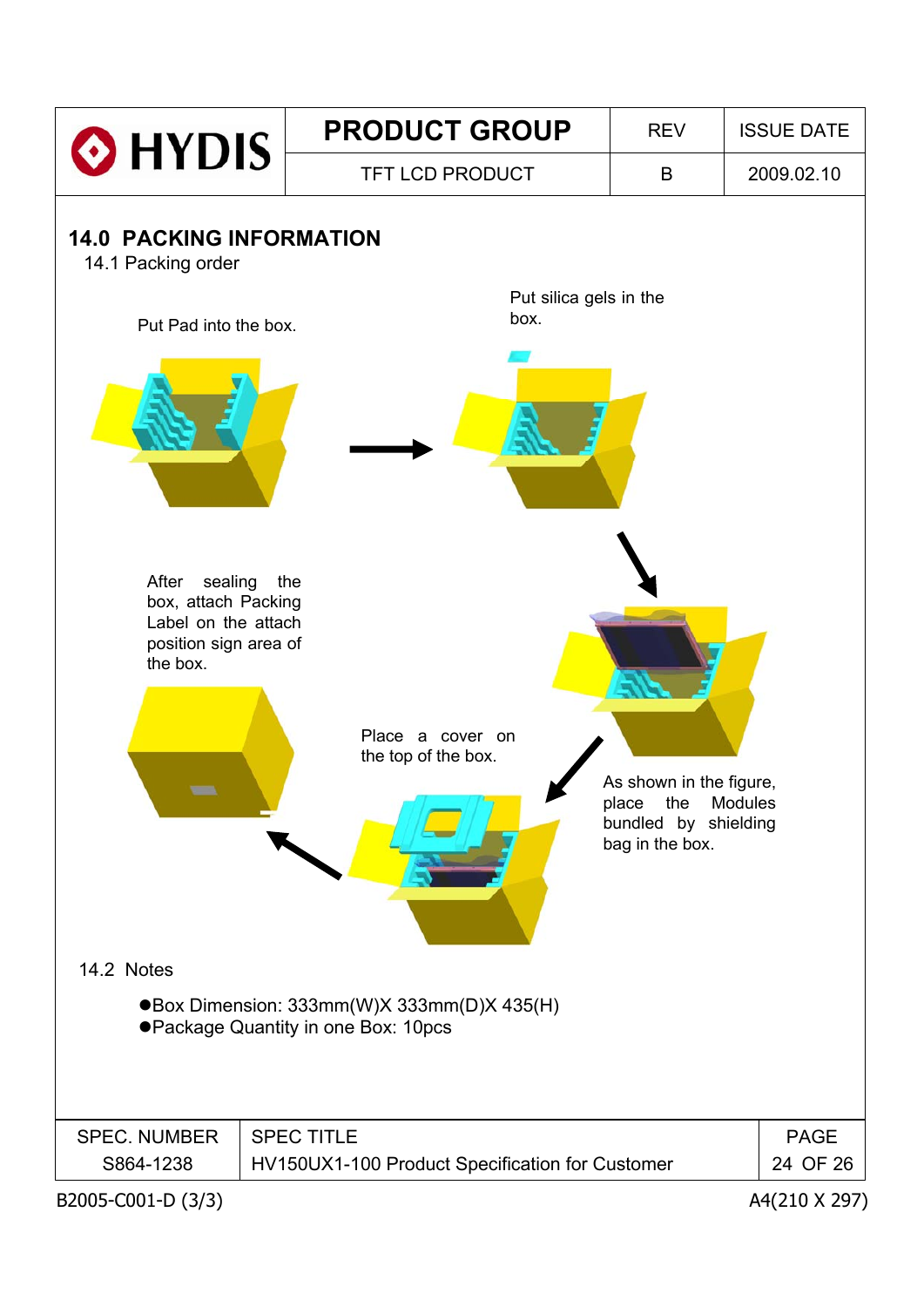